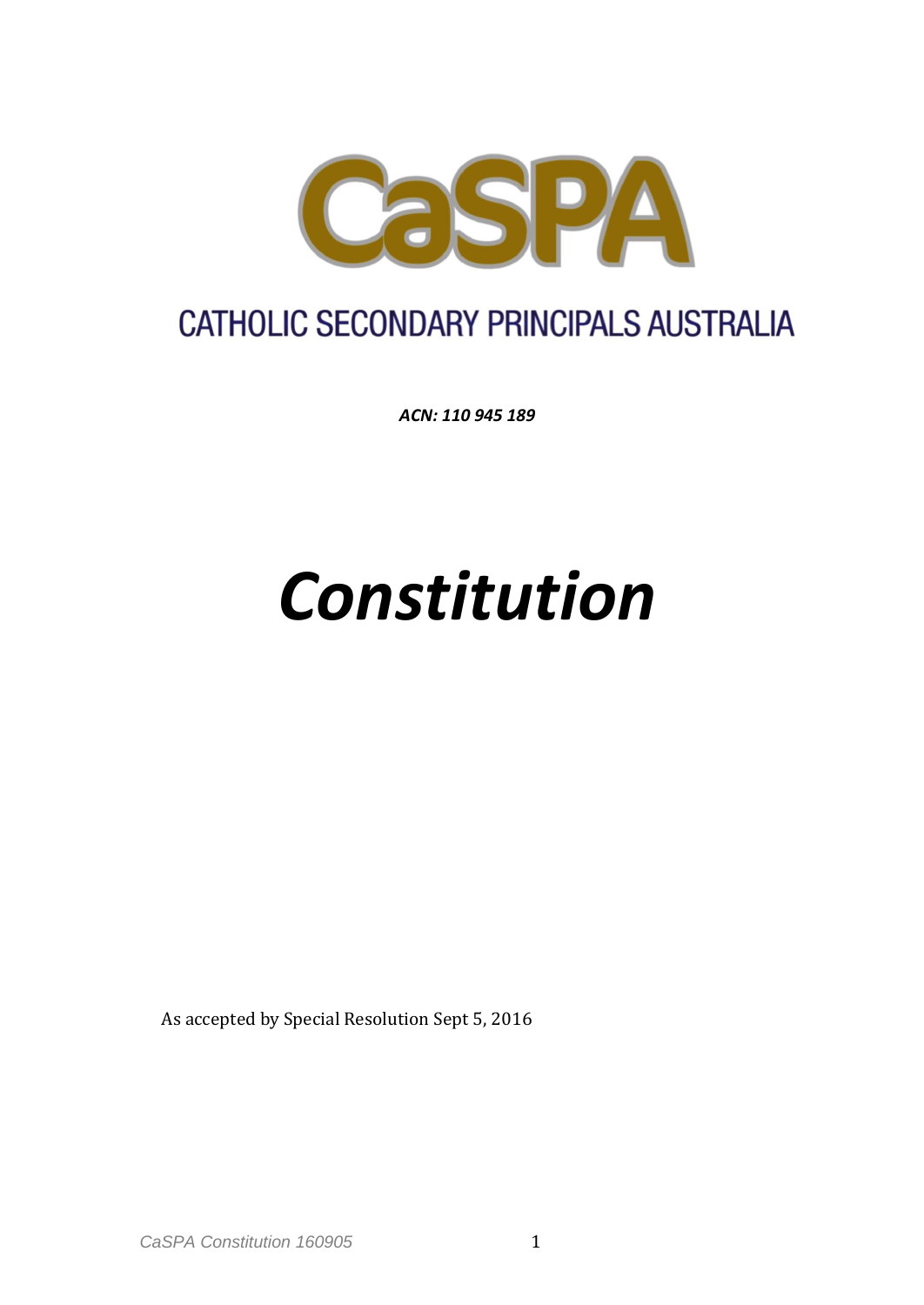| 1<br>1.1<br>1.2                                           |                                                                    |  |
|-----------------------------------------------------------|--------------------------------------------------------------------|--|
| $\mathbf{2}$                                              |                                                                    |  |
| 3                                                         |                                                                    |  |
| 4                                                         |                                                                    |  |
| 5.                                                        |                                                                    |  |
| 6                                                         |                                                                    |  |
| 7<br>7.1<br>7.2<br>7.3<br>7.4<br>7.5<br>7.6<br>7.7<br>7.8 |                                                                    |  |
| 7.9<br>7.10                                               |                                                                    |  |
| 8<br>8.1<br>8.2                                           |                                                                    |  |
| 9<br>9.1                                                  |                                                                    |  |
| 9.2                                                       |                                                                    |  |
| 9.3                                                       |                                                                    |  |
| 9.4                                                       |                                                                    |  |
| 10<br>10.1                                                | POWERS <sub>SEP</sub>                                              |  |
| <b>11</b>                                                 |                                                                    |  |
| 11.1                                                      |                                                                    |  |
| 11.2                                                      | Directors Convening a General Meeting at the Request of Members 11 |  |
| 11.3                                                      |                                                                    |  |
| 11.4                                                      |                                                                    |  |
| 11.5                                                      |                                                                    |  |
| 11.6<br>11.7                                              |                                                                    |  |
| 11.8                                                      |                                                                    |  |
| 11.9                                                      |                                                                    |  |
| 11.10                                                     |                                                                    |  |
| 11.11                                                     |                                                                    |  |
| 11.12                                                     |                                                                    |  |
| 11.13                                                     |                                                                    |  |
| 11.14                                                     |                                                                    |  |
| 11.15                                                     |                                                                    |  |
| 11.16                                                     |                                                                    |  |
| 11.17                                                     |                                                                    |  |
| 11.18                                                     |                                                                    |  |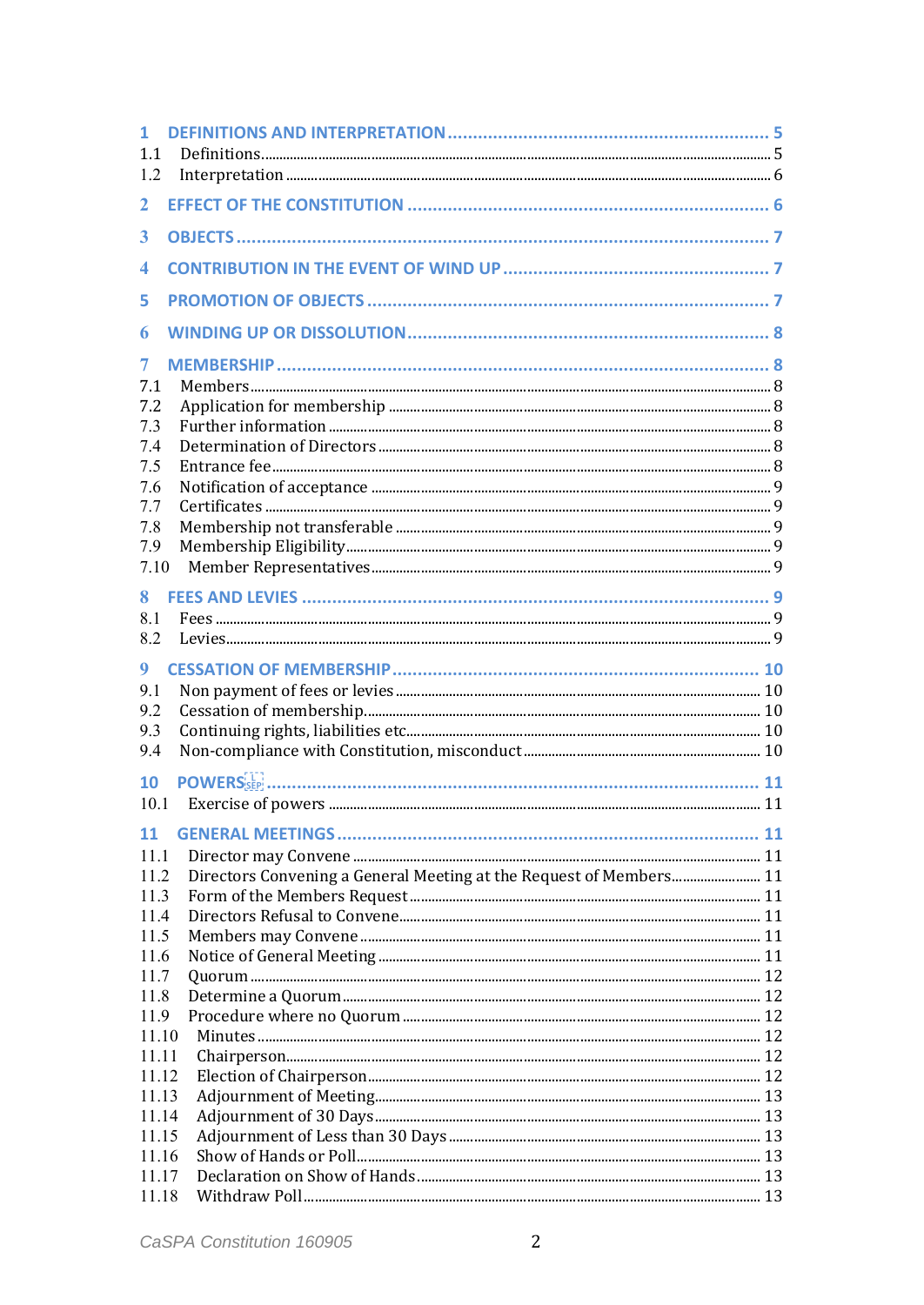| 11.19                                                       |  |
|-------------------------------------------------------------|--|
| 11.20                                                       |  |
| 11.21                                                       |  |
| 11.22                                                       |  |
| 11.23                                                       |  |
| 11.24                                                       |  |
| 11.25                                                       |  |
| 11.26                                                       |  |
|                                                             |  |
| 12                                                          |  |
| 12.1                                                        |  |
| 12.2                                                        |  |
| 12.3                                                        |  |
| 12.4                                                        |  |
| 12.5                                                        |  |
| 12.6                                                        |  |
| 12.7                                                        |  |
| 12.8                                                        |  |
| 12.9                                                        |  |
|                                                             |  |
| 13                                                          |  |
| 13.1                                                        |  |
|                                                             |  |
| 13.2<br>13.3                                                |  |
|                                                             |  |
| APPOINTMENT, REMOVAL AND REMUNERATION OF DIRECTORS 17<br>14 |  |
| 14.1                                                        |  |
| 14.2                                                        |  |
| 14.3                                                        |  |
| 14.4                                                        |  |
| 14.5                                                        |  |
| 14.6                                                        |  |
|                                                             |  |
| 15                                                          |  |
| 15.1                                                        |  |
|                                                             |  |
| 15.3                                                        |  |
| 15.4                                                        |  |
| 15.5                                                        |  |
| 16                                                          |  |
| 16.1                                                        |  |
| 16.2                                                        |  |
| 16.3                                                        |  |
| 16.4                                                        |  |
|                                                             |  |
| 16.5                                                        |  |
| 16.6                                                        |  |
| 16.7                                                        |  |
| 16.8                                                        |  |
| 16.9                                                        |  |
| 17                                                          |  |
| 17.1                                                        |  |
| 17.2                                                        |  |
| 17.3                                                        |  |
| 17.4                                                        |  |
|                                                             |  |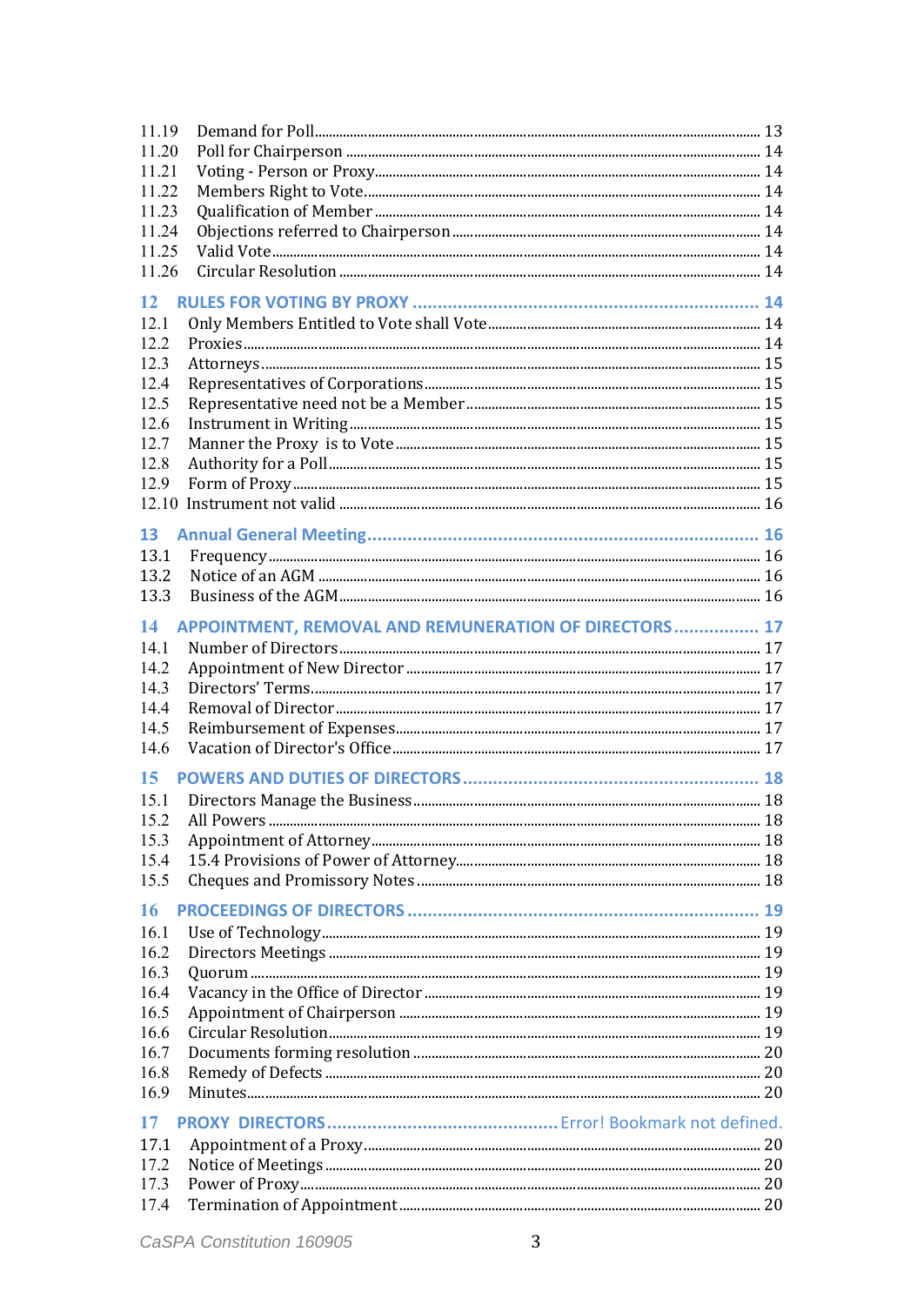| 17.5<br>17.6                                               |                                                  |  |
|------------------------------------------------------------|--------------------------------------------------|--|
| 17.7                                                       |                                                  |  |
| 18<br>18.1<br>18.2<br>18.3<br>18.4                         |                                                  |  |
| 19<br>19.1<br>19.2<br>19.3<br>19.4                         |                                                  |  |
| 20<br>20.1<br>20.2<br>20.3                                 |                                                  |  |
| 21<br>21.1                                                 |                                                  |  |
| 22<br>22.1<br>22.2<br>22.3<br>22.4<br>22.5<br>22.6<br>22.7 |                                                  |  |
| 23<br>23.1<br>23.2<br>23.3<br>24                           | <b>MEMBERS ACCEPTANCE OF THE CONSTITUTION 26</b> |  |
|                                                            |                                                  |  |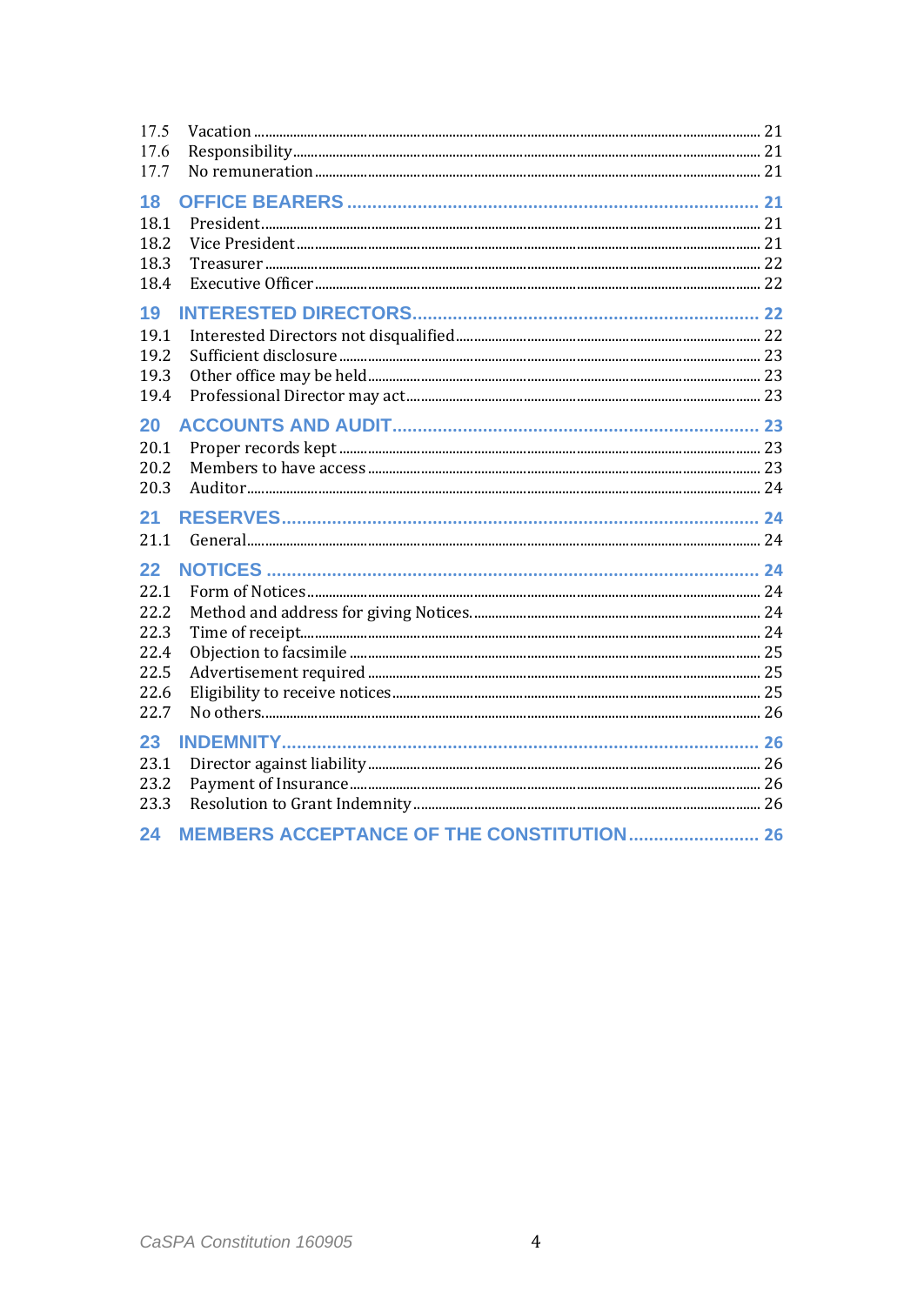### 1 DEFINITIONS AND INTERPRETATION

#### **1.1 Definitions**

In this Constitution, unless the context or subject matter otherwise require:

**"CaSPA"** means the federation of State and Territory based Catholic school principals' associations representing Catholic secondary school principals and which is the national peak body for the Australian Catholic secondary school principals;

**"Company"** means the Company whose Members have adopted this Constitution;

**"Constitution"** means those rules for the operation of the Company set forth in this Constitution agreement and as amended, modified or supplemented from time to time;

**"Directors and Board"** means all or any number of the Directors for the time being of the Company acting in accordance with these Rules;

**"Law"** means the Corporations Act 2001 (Commonwealth) (as amended, modified or enacted from time to time);

**"Member"** means any State and Territory based Catholic school principals' associations representing Catholic secondary school principals;

**"Notice Address"** means in respect of each Member or Director the last address for that person as recorded in the records of the Company;

"the **office or the Registered office"** means the Registered office for the time being of the Company;

**"Ordinary Resolution"** means a resolution passed by a simple majority of Members;

**"the Register"** means the Register of Members of the Company required to be kept by section 169 of the Law;

**"Related Body Corporate"** of a body corporate is a body corporate which is related to that body corporate within the meaning of the Law;

**"Rules"** means the provisions of this Constitution as amended, modified or supplemented;

**"the Secretary"** means the Secretary and any assistant or acting Secretary and any other person for the time being appointed to perform whether alone or in addition to any other person or persons the duties of Secretary of the Company;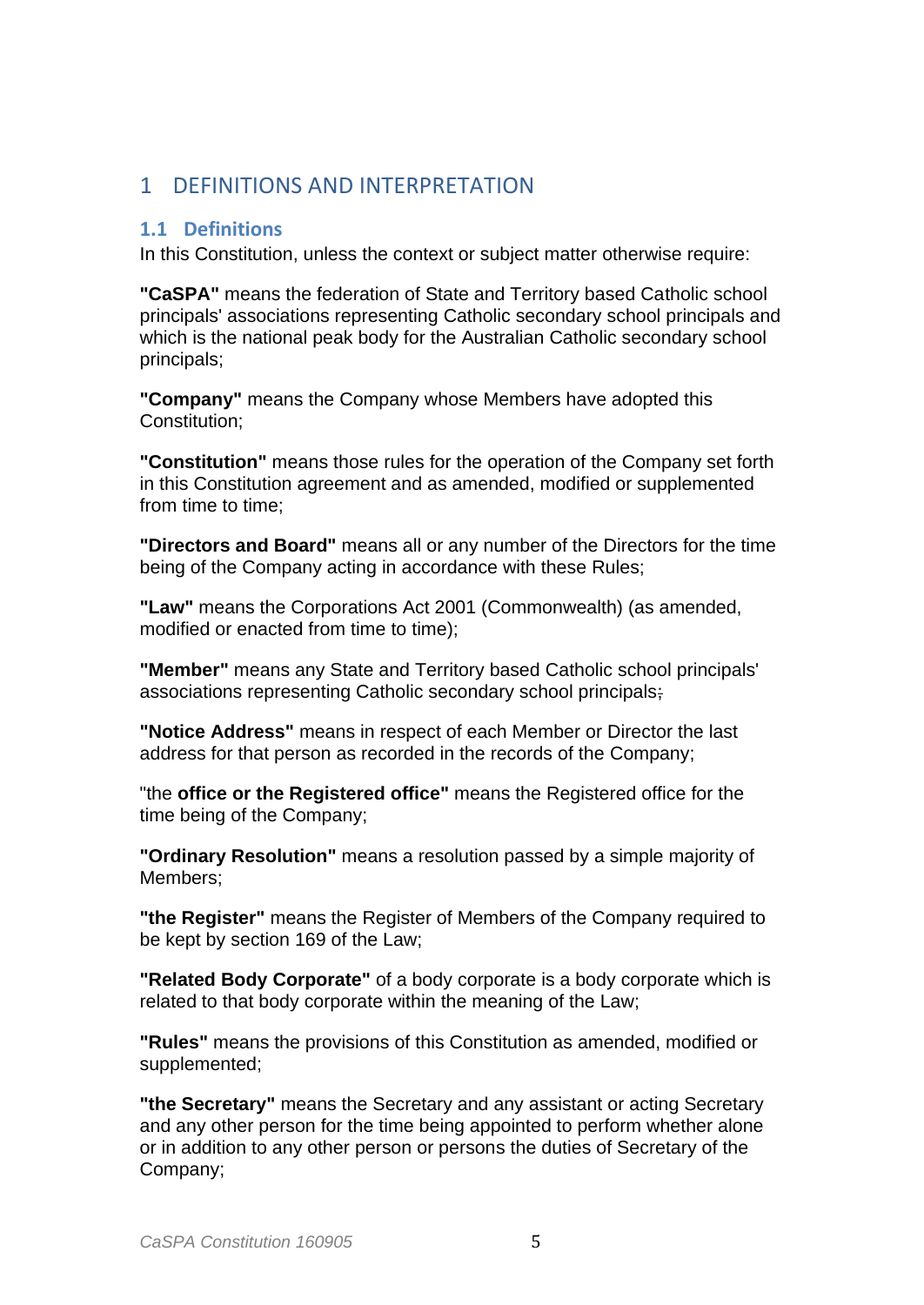**"Special Resolution"** shall have the meaning assigned to that expression by section 9 of the Law; and

**"in writing and written"** includes printing, lithography and other modes of reproducing or representing words in a visible form.

#### **1.2 Interpretation**

In the interpretation of this Constitution, unless the context or subject matter otherwise require:

- a)singular includes plural and vice versa;
- b)any gender includes every gender;
- c)a reference to a person includes corporations, trusts, associations, partnerships, a government authority, and other legal entities, and where necessary, include successor bodies;
- d)references to writing include printing, typing, facsimile and other means of representing or reproducing words, figures, drawings or symbols in a visible and tangible form, in English;
- e)references to signature and signing include due execution of a document by a corporation or other relevant entity;
- f) references to months mean calendar months;
- g)references to statutes include statutes amending, consolidating or replacing the statutes referred to and all regulations, orders-in-council, rules, by-laws and ordinances made under those statutes;
- h)references to sections of statutes or terms defined in statutes refer to corresponding sections or defined terms in amended, consolidated or replacement statutes;
- i) headings and the table of contents are used for convenience only and are to be disregarded in the interpretation of this Constitution;
- j) where any word or phrase is given a defined meaning, another grammatical form of that word or phrase has a corresponding meaning;
- k)each paragraph or sub-paragraph in a list is to be read independently from the others in the list;
- l) reference to "Rule" means a clause number or sub-clause of the Constitution;
- m) a reference to an agreement or document is to that agreement or document as amended, novated, supplemented or replaced from time to time; and
- n) a reference to a party includes that party's executors, administrators, substitutes, successors and permitted assigns.

## 2 EFFECT OF THE CONSTITUTION

This Constitution shall have effect as a contract:

- (a) between the Company and each Member;
- (b) between the Company and each Director and Company secretary; and

(c) between a Member and each other Member, pursuant to which each Member agrees to observe and perform the Rules within the Constitution so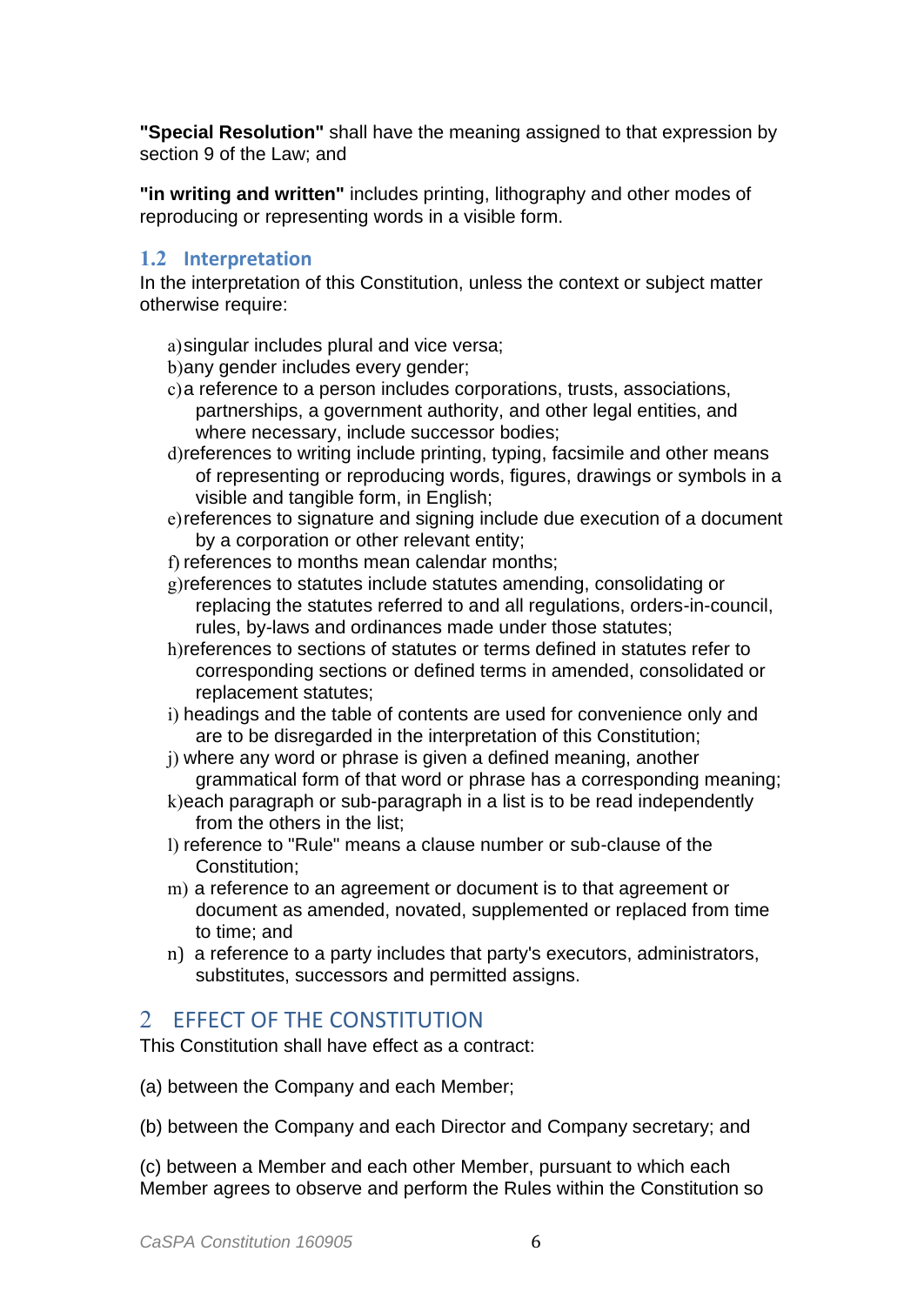far as they apply to that Member.

## 3 OBJECTS

The objects of the Company are to advance education in Australia, particularly within Catholic secondary schools through:

- a)contributing to the development of national educational policy and practice as expert educationalists;
- b)supporting improved educational outcomes for Australian secondary students including those that are socially, economically or educationally disadvantaged;
- c)supporting the professional development of principals of Catholic secondary schools and others; and providing training and educational opportunities such as conventions, forums and other meetings for principals of Catholic secondary schools and others, including members of the public;
- d)and to do all acts and things as may be deemed necessary or incidental to the achievement of similar objects.

## 4 CONTRIBUTION IN THE EVENT OF WIND UP

Every Member of the Company undertakes to contribute to the property of the company. In the event of the Company being wound up, while the incorporated body is a Member or within one (1) year after it ceases to be a Member, payment of the debts and liabilities of the company that were contracted before he or she ceases to be a Member as well as the costs, charges and expenses of winding up and for the adjustment of the rights of the contributors among themselves, such amount as may be required not exceeding \$10.

## 5 PROMOTION OF OBJECTS

The income and property of the Company however derived shall be applied solely for the benefit and promotion of the Company's objects and no portion thereof shall be:

- a) paid or transferred directly or indirectly by way of dividends, bonus or otherwise to the Members of the Company; or
- b) paid to Directors as fees or other remuneration or other benefit in money or money's worth, PROVIDED that nothing in this Rule shall preclude, with the prior approval of the Directors:
	- a. payment in good faith of reasonable and proper remuneration to any Director, officer or servant of the Company or to any Member of the Company in return for services actually rendered or for goods supplied to the Company or in the ordinary and usual course of business and at a commercially reasonable price;
	- b. the payment of interest at a rate not exceeding the rate charged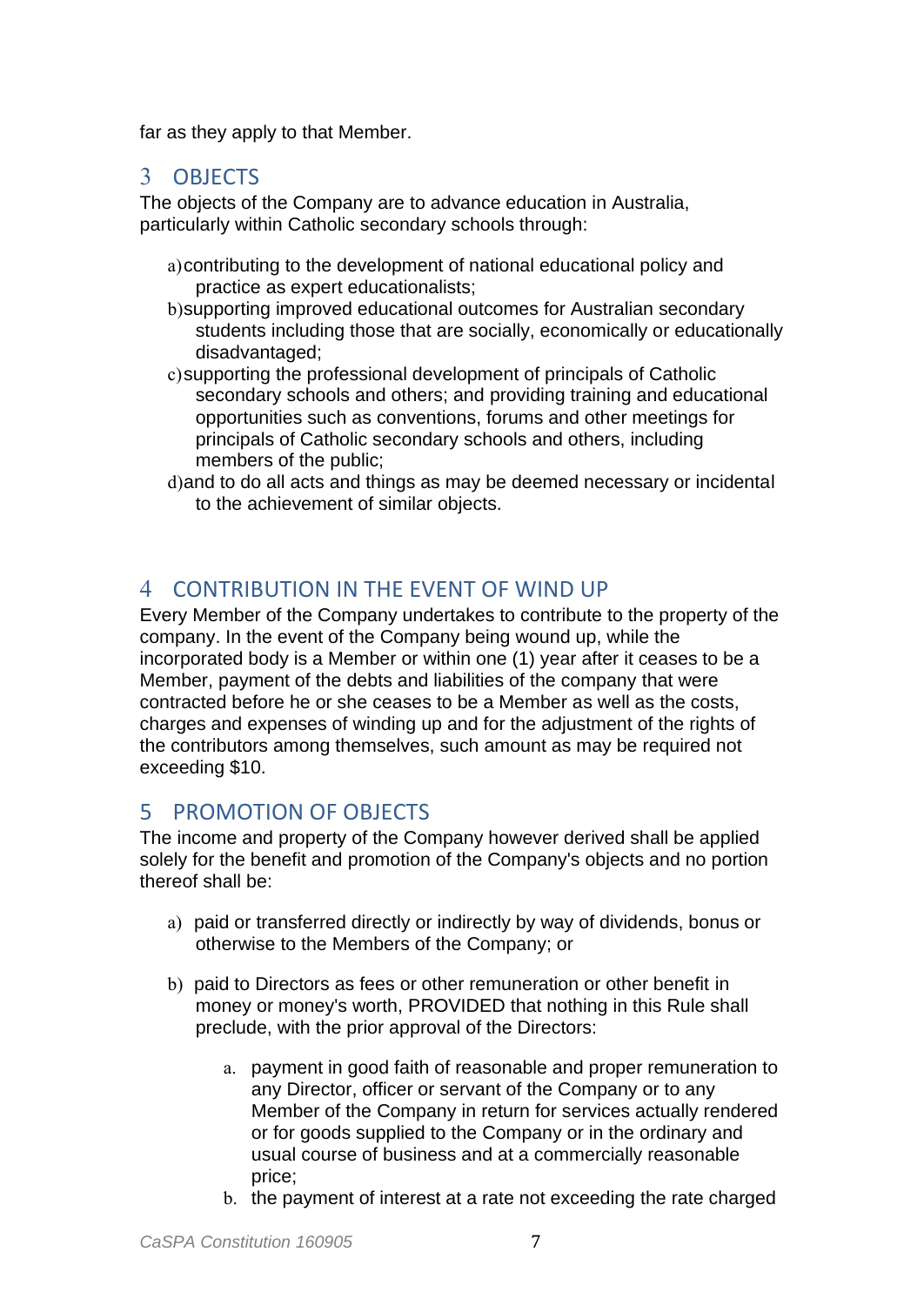by the Company's bankers on overdrawn accounts on any money lent to the Company by any Member, Director or officer;

- c. in the case of any Director who is engaged by the Company as an executive Director, consultant or servant of the Company, such remuneration as is reasonable and proper for the services provided to the Company;
- d. the repayment of reasonable out-of-pocket expenses, properly incurred by any Director; or
- e. payment of a reasonable rental for premises demised or let by any Member to the Company.

## 6 WINDING UP OR DISSOLUTION

If upon the winding up or dissolution of the Company there remains, after the satisfaction of all its debts and liabilities any property whatsoever the same shall not be paid to or distributed among the Members of the Company but shall be given or transferred to some other organisation or organisations having objects similar to the objects of this Company and which shall prohibit the distribution of its or their income and property amongst its or their Members and also is a fund, authority or institution approved by the Commissioner of Taxation as a benevolent institution for the purposes of income tax, sales tax, fringe benefits tax or otherwise under the provisions of any applicable income tax legislation including the *Income Tax Assessment Act 1997.* 

## 7 MEMBERSHIP

## **7.1 Members**

The subscribers to these Rules as the Directors shall admit to membership in accordance with the Constitution shall be Members of the Company.

## **7.2 Application for membership**

Every applicant for membership of the Company (other than the subscribers to the Constitution) shall execute and deliver to the Company an application for membership in such form as the Directors from time to time determine together with the entrance fee (if any) determined by the Directors and a copy of the applicant's Constitution and certificate of incorporation.

#### **7.3 Further information**

An applicant for membership shall provide in writing such other information in addition to that contained in the application as the Directors require.

## **7.4 Determination of Directors**

The Directors shall determine upon the admission or rejection of an applicant. In no case shall the Directors be required to give any reason for the rejection of any application.

## **7.5 Entrance fee**

The Directors may from time to time determine any entrance fee payable by Members on application for membership of the Company and until so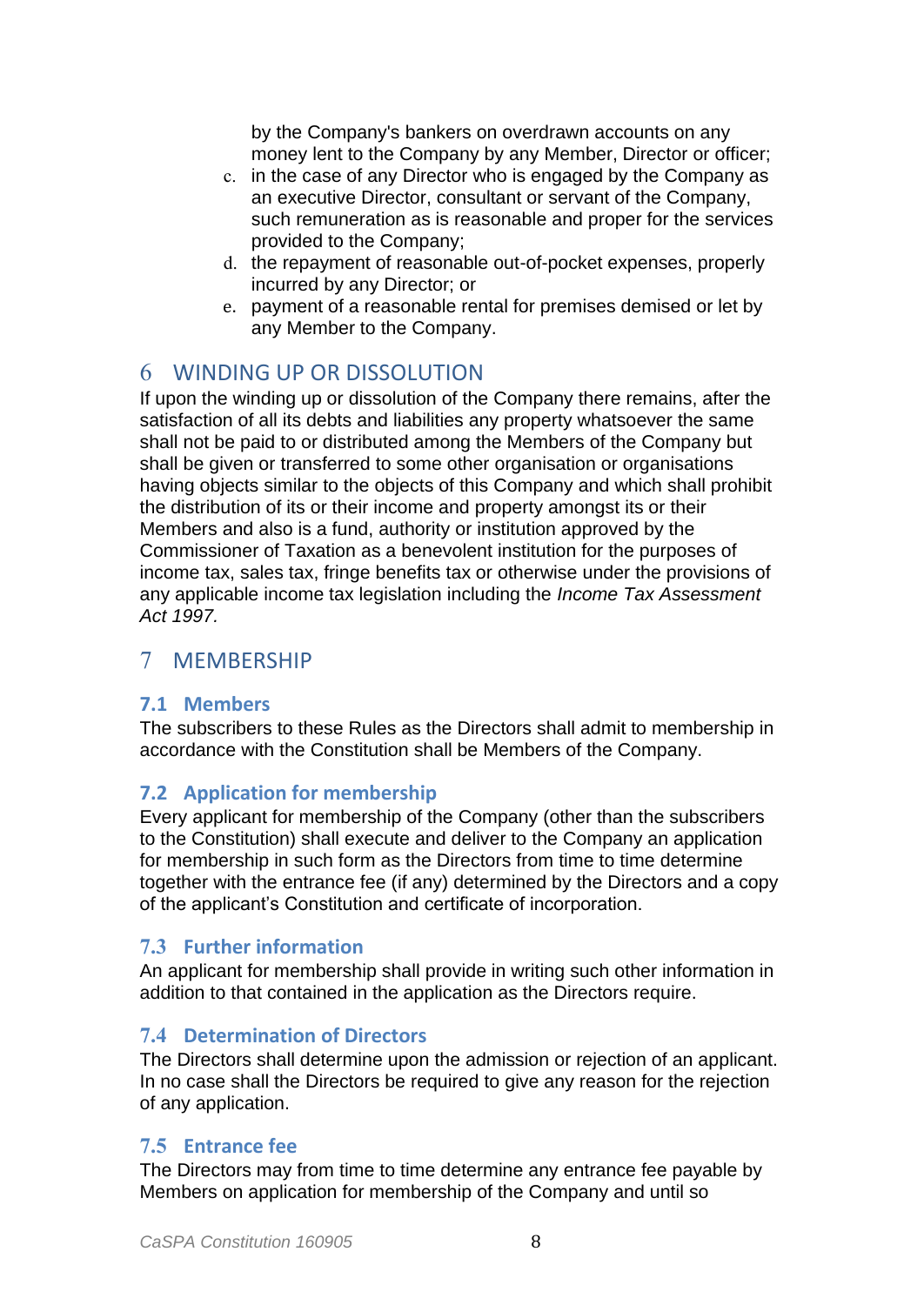determined no entrance fee shall be payable.

#### **7.6 Notification of acceptance**

When an applicant has been accepted for membership the Secretary shall forthwith send to the applicant written notice of its acceptance and shall enter the applicant's name in the Register. When an application is rejected the Secretary shall forthwith send to the applicant written notice of such rejection and the entrance fee paid, if any, by such applicant shall be refunded to it in full.

#### **7.7 Certificates**

A certificate of membership may be issued by the Company to any Member. Such certificate shall remain the property of the Company and on demand in writing by the Secretary shall be returned to the Company.

#### **7.8 Membership not transferable**

Membership of the Company shall not be transferable whether by operation of law or otherwise and all rights and privileges of membership of the Company shall cease upon the Member ceasing to be such whether by resignation, death, winding-up or otherwise.

#### **7.9 Membership Eligibility**

State and Territory Catholic school principals' associations representing each State and Territory in the Commonwealth shall be eligible for membership of CASPA.

#### **7.10 Member Representatives**

- a)CaSPA is made up of body corporate representatives nominated by each State and Territory Association;
- b)The representatives from each State and Territory Association will be a member of the Board or Executive Committee of the respective Association;
- c)Representative's terms will be of a duration determined by each State and Territory Association. Each State or Territory Association must confirm their body corporate representative by the end of February each year.

## 8 FEES AND LEVIES

#### **8.1 Fees**

Members shall pay annual membership fees and such other fees in such amounts and at such times as the Directors may from time to time determine.

#### **8.2 Levies**

In order to provide additional funds required for the operation of the company, the Directors may determine that levies are to be paid by Members and may fix the amount and the dates for payment thereof but until so determined no levies shall be payable by Members.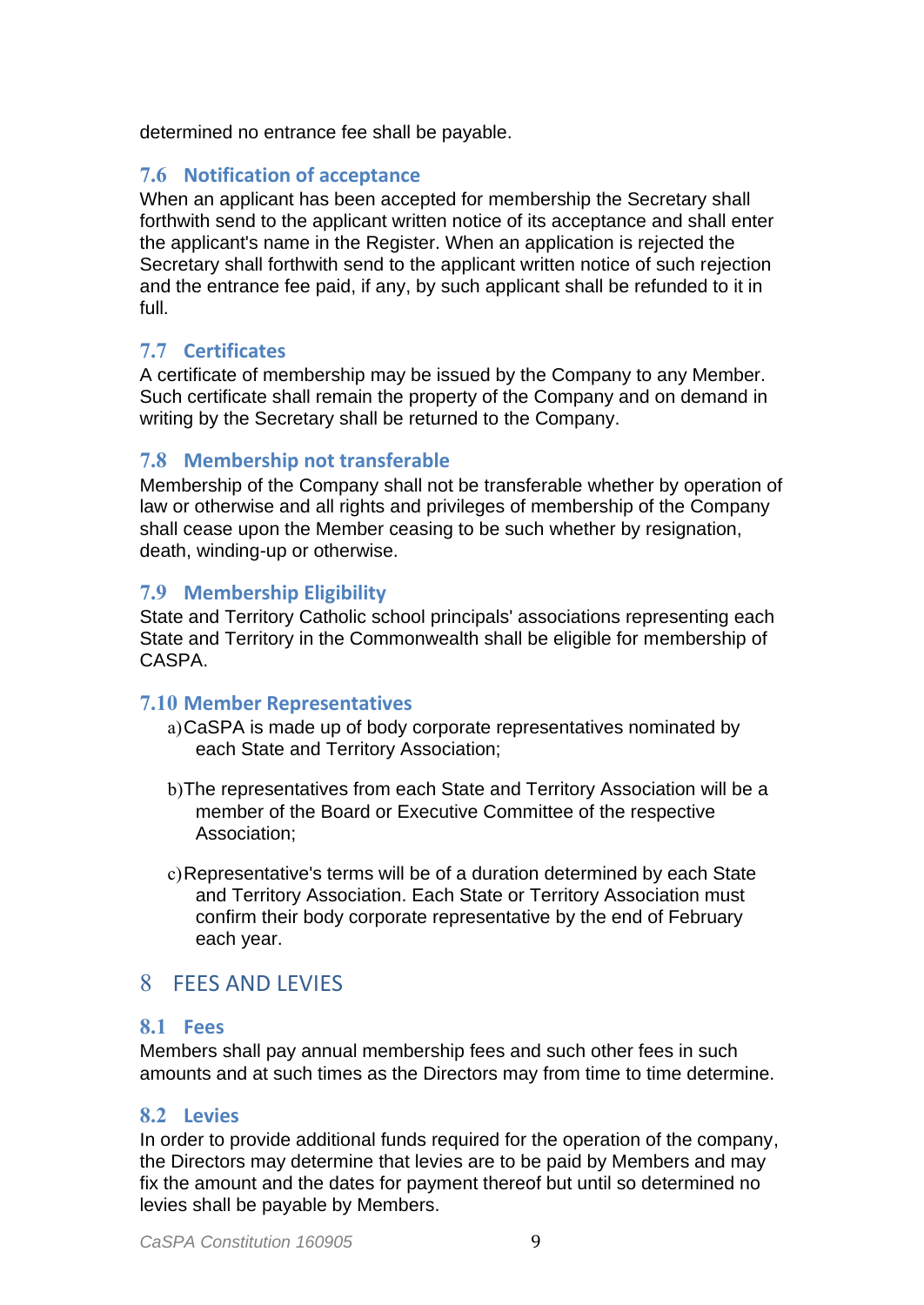## 9 CESSATION OF MEMBERSHIP

#### **9.1 Non payment of fees or levies**

If any fees or levies payable by a Member shall remain unpaid for a period of two (2) calendar months after notice of the default is given to the Member by the Company, that Member may be debarred by resolution of the Directors from all privileges of membership (including the right to vote), provided that the Directors may reinstate the Member on payment of all arrears if the Directors think fit to do so.

#### **9.2 Cessation of membership**

A Member's membership of the Company shall cease:

- a)if the Member resigns that membership by giving notice in writing addressed to the Secretary of the Company and such resignation shall be effective from the date of receipt of the notice by the Secretary;
- b)if the Member's membership is terminated under these Rules and such termination shall be effective from the date of the resolution of the Directors:
- c)in the case of a Member who is not an individual if:
	- a. a liquidator is appointed in connection with the winding up of the Member, or
	- b. an order is made by a court for the winding up of a Member being a corporation.

#### **9.3 Continuing rights, liabilities etc.**

The termination of a Member's membership (whether by resignation or expulsion) shall not in any way prejudice, lessen or affect the rights, duties, liabilities and obligations of a Member whether they arise under these Rules, or otherwise and are existing at the date of such termination or may arise or crystallise after that date out of, or by reason of facts or circumstances occurring, or in existence at or before that date and in particular (but not by limitation) such termination shall not relieve a Member from any obligation to record, or account for or pay any levies or fees referred to in Rule 8.

#### **9.4 Non-compliance with Constitution, misconduct**

If any Member shall willfully refuse or neglect to comply with the provisions of the Constitution of the Company or shall be guilty of any conduct which in the opinion of the Directors is unbecoming of the Member or prejudicial to the interest of the Company, the Directors may by resolution censure, suspend or expel the Member from the Company provided that the Member shall be given at least one (1) week's notice of the meeting of the Directors at which such a resolution is to be put and of what is alleged against it and of the intended resolution, and provided further that it has the opportunity of giving orally or in writing any explanation or defense it may think fit at such meeting, before the passing of such resolution.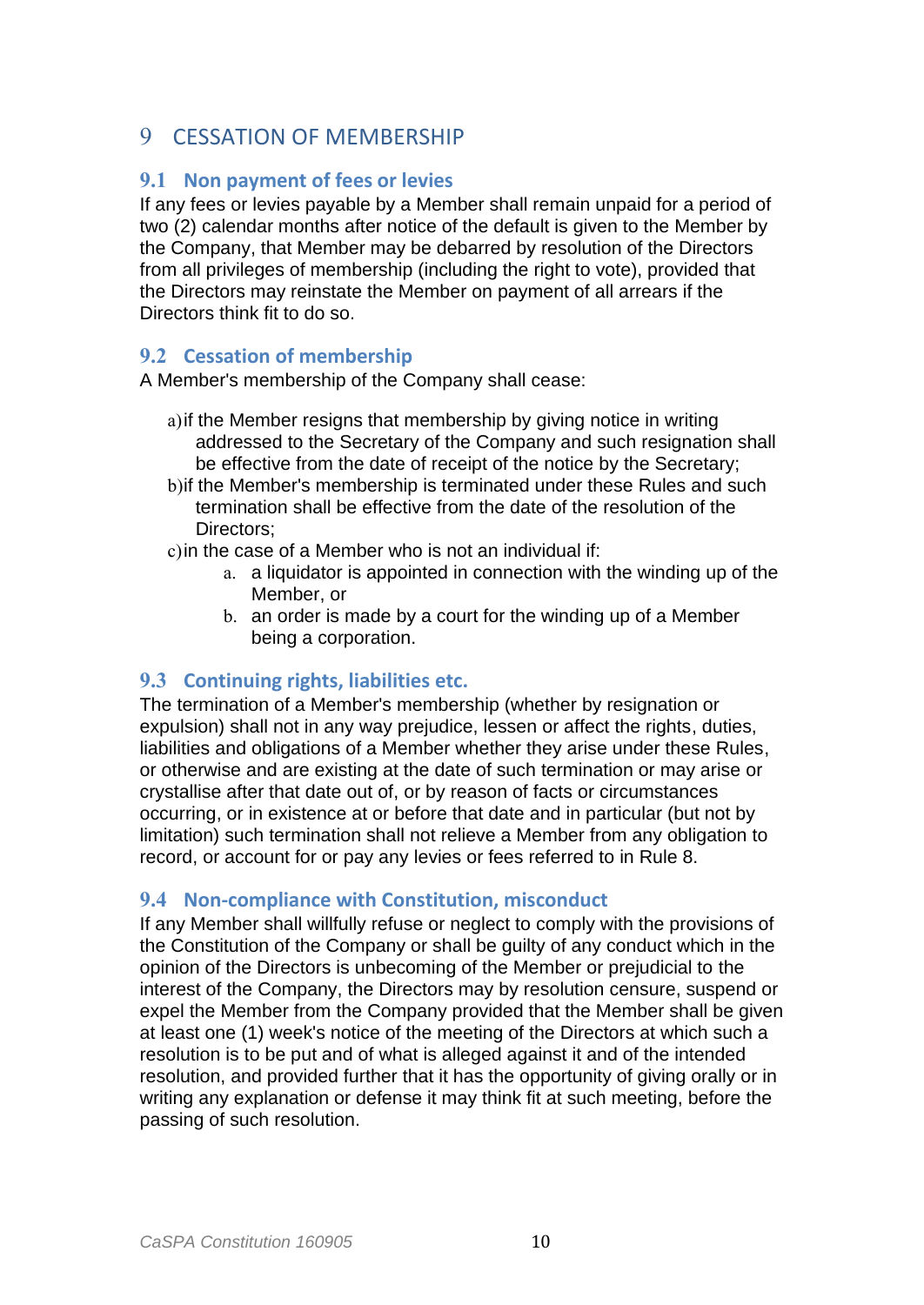## 10 POWERS

#### **10.1 Exercise of powers**

The Company may by resolution or Special Resolution as the Law requires exercise from time to time any power which by the Law a company limited by guarantee may exercise if authorised by its Constitution.

## 11 GENERAL MEETINGS

#### **11.1 Director may Convene**

Any Director may convene a general meeting whenever the Director thinks fit.

#### **11.2 Directors Convening a General Meeting at the Request of Members**

The Directors must call and arrange to hold a general meeting on the request of:

a)Members with at least 5% of the votes that may be cast at a general meeting; or

b)at least one Member entitled to vote at a general meeting.

#### **11.3 Form of the Members Request**

The request from the Members must:

a)state any resolution to be proposed at the meeting;

b)be signed by the Members making the request; and

c)be given to the Company.

#### **11.4 Directors Refusal to Convene**

The Directors may refuse to convene the general meeting if the voting on the proposed resolution is not within the power of the Members.

#### **11.5 Members may Convene**

Two or more Members with at least 5% of the votes that may be cast at a general meeting of the Company may call and arrange to hold a general meeting. The Members calling the meeting must pay the expenses of calling and holding the meeting.

#### **11.6 Notice of General Meeting**

A notice of a general meeting shall:

a)provide at least twenty-one (21) days notice of the meeting;

b)specify the place, the day and the hour of meeting; and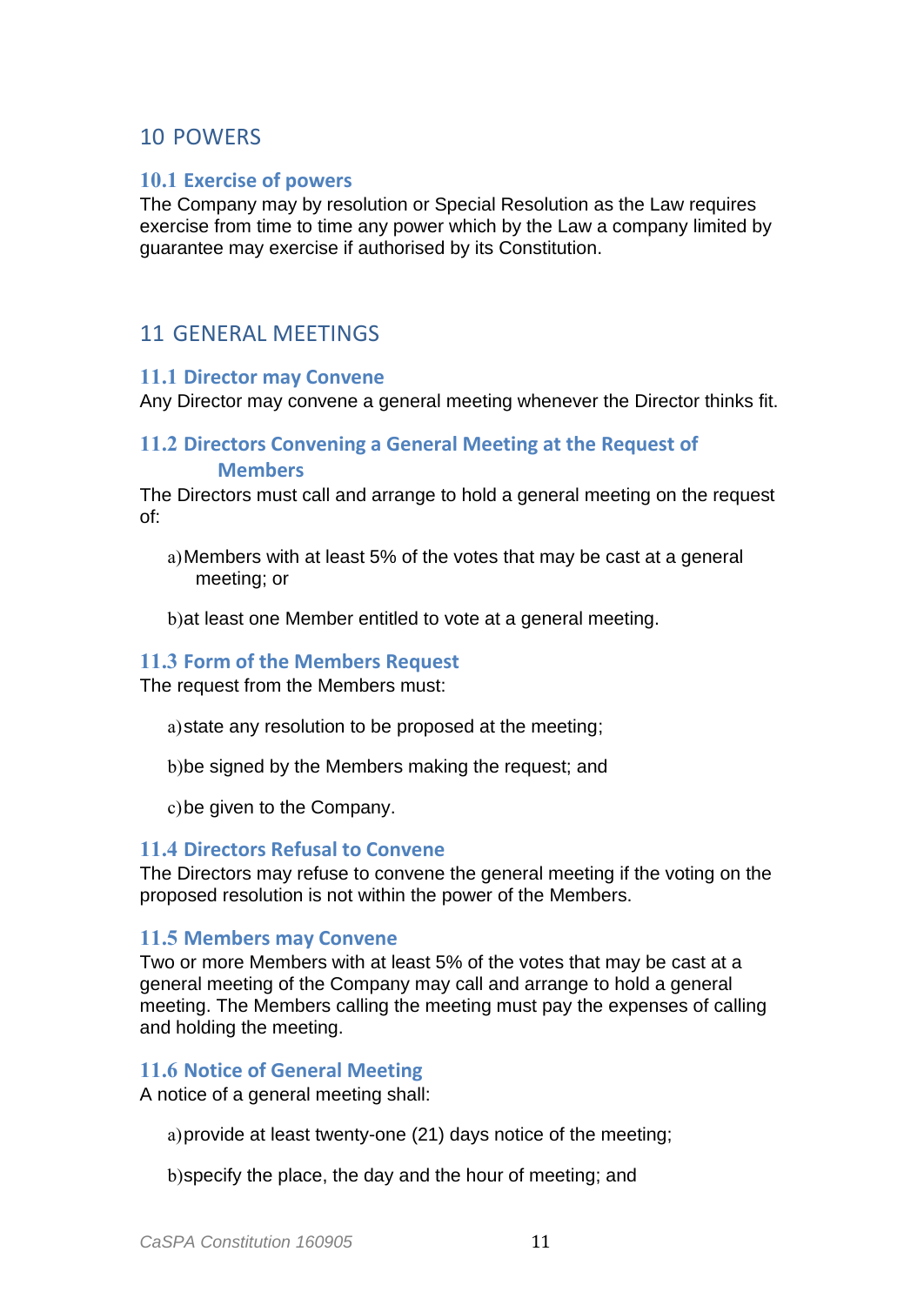c)specify the general nature of the business to be transacted at the meeting.

#### **11.7 Quorum**

No business shall be transacted at any general meeting unless a quorum of Members is present at the time when the meeting proceeds to business. For the purpose of these Rules a quorum shall:

- a)in the case of a single Member Company be that person; or
- b)in every other case it shall be four (4) Members.

#### **11.8 Determine a Quorum**

For the purpose of determining whether a quorum is present, a person attending as a proxy, or representing a body corporate that is a Member, shall be deemed to be a Member.

#### **11.9 Procedure where no Quorum**

If a quorum is not present within half an hour from the time appointed for the meeting:

a)where the meeting was convened upon the requisition of Members - the meeting shall be dissolved; or

b)in any other case:

c)the meeting stands adjourned to such day, and at such time and place, as the Directors determine or, if no determination is made by the Directors, to the same day in the next week at the same time and place and if at the adjourned meeting a quorum is not present within half an hour from the time appointed for the meeting: (i) two (2) Members constitute a quorum; or(ii) where two (2) Members are not present - the meeting shall be dissolved.

#### **11.10 Minutes**

The Directors shall cause proper minutes to be made of all general meetings of the Company and also of all appointments of officers and of the proceedings of all meetings of Directors and committees and of the attendance thereat and business transacted at such meetings, and any such minutes of any meeting if purporting to be signed by the chairperson of such meeting or by the chairperson of the next succeeding meeting shall be conclusive evidence without any further proof of the matters therein stated.

#### **11.11 Chairperson**

If the Directors have elected one (1) of their number as President, that person shall preside as chairperson at every general meeting.

#### **11.12 Election of Chairperson**

Where a general meeting is held and:(a) a chairperson has not been elected; or (b) the chairperson is not present within fifteen (15) minutes after the time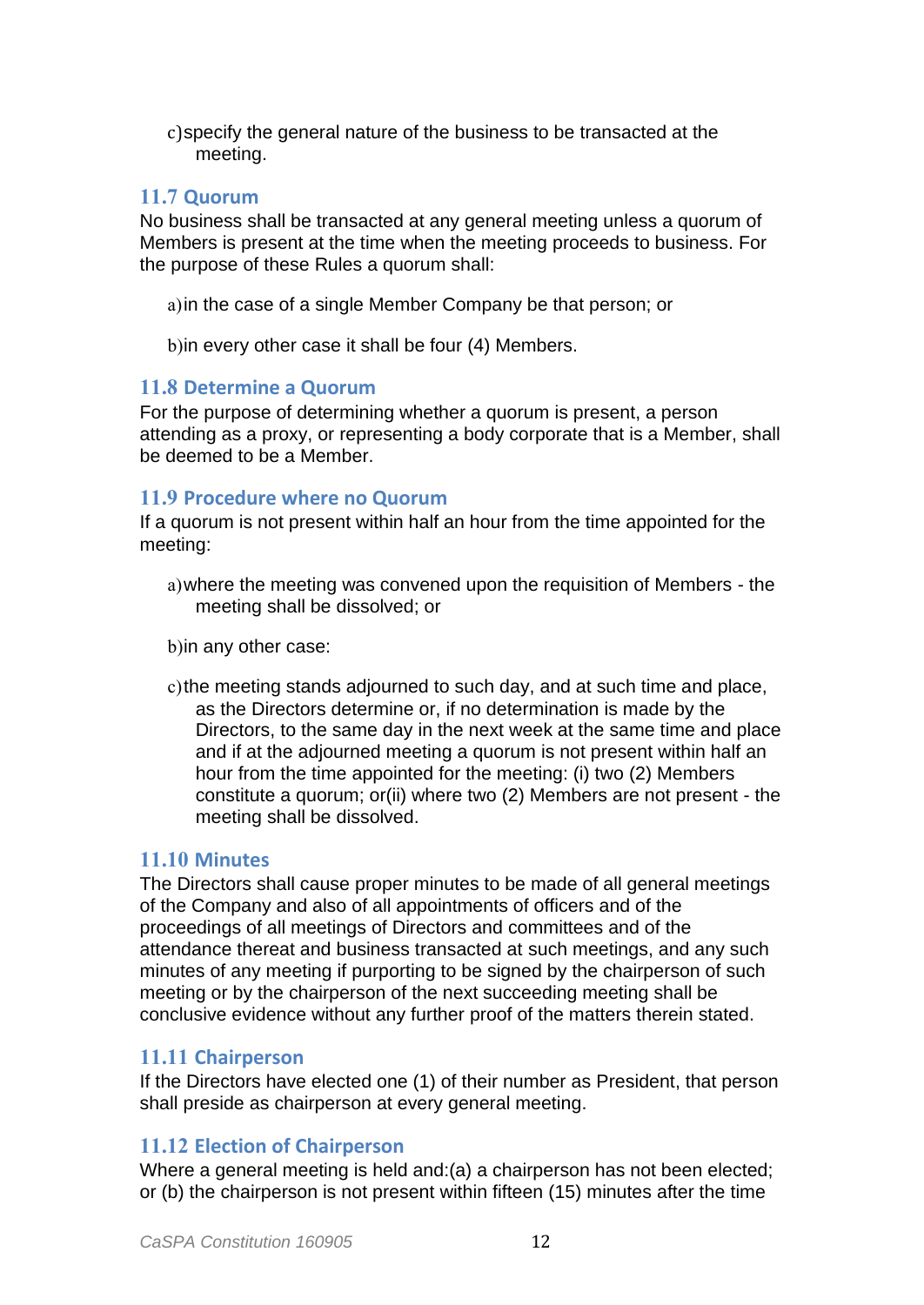appointed for the holding of the meeting or is unwilling to act, the Members present shall elect one (1) of their number to be chairperson of the meeting.

#### **11.13 Adjournment of Meeting**

The chairperson may with the consent of any meeting at which a quorum is present, and shall if so directed by the meeting, adjourn the meeting from time to time and from place to place, but no business shall be transacted at any adjourned meeting other than the business left unfinished at the meeting from which the adjournment took place,

#### **11.14 Adjournment of 30 Days**

When a meeting is adjourned for thirty (30) days or more, notice of the adjourned meeting shall be given as in the case of an original meeting.

#### **11.15 Adjournment of Less than 30 Days**

Except as provided by these Rules, when a meeting is adjourned for thirty (30) days or less, it is not necessary to give any notice of the adjournment or of the business to be transacted at the adjourned meeting.

#### **11.16 Show of Hands or Poll**

At any general meeting, a resolution put to the vote of the meeting shall be decided on a show of hands unless a poll is (before or on the declaration of the result of the show of hands) demanded:

- a)by the chairperson;
- b)by at least two (2) Members present in person or by proxy; or
- c)by a Member or Members present in person or by proxy and representing not less than one- tenth of the total voting rights of all the Members having the right to vote at the meeting.

#### **11.17 Declaration on Show of Hands**

Unless a poll is so demanded, a declaration by the chairperson that a resolution has on a show of hands been carried or carried unanimously, or by a particular majority, or lost, and an entry to that effect in the book containing the minutes of the proceedings of the Company, is conclusive evidence of the fact without proof of the number or proportion of the votes recorded in favour of or against the resolution.

#### **11.18 Withdraw Poll**

The demand for a poll may be withdrawn.

#### **11.19 Demand for Poll**

If a poll is duly demanded, it shall be taken in such manner and subject to these Rules either at once or after an interval or adjournment or otherwise as the chairperson directs, and the result of the poll shall be the resolution of the meeting at which the poll was demanded.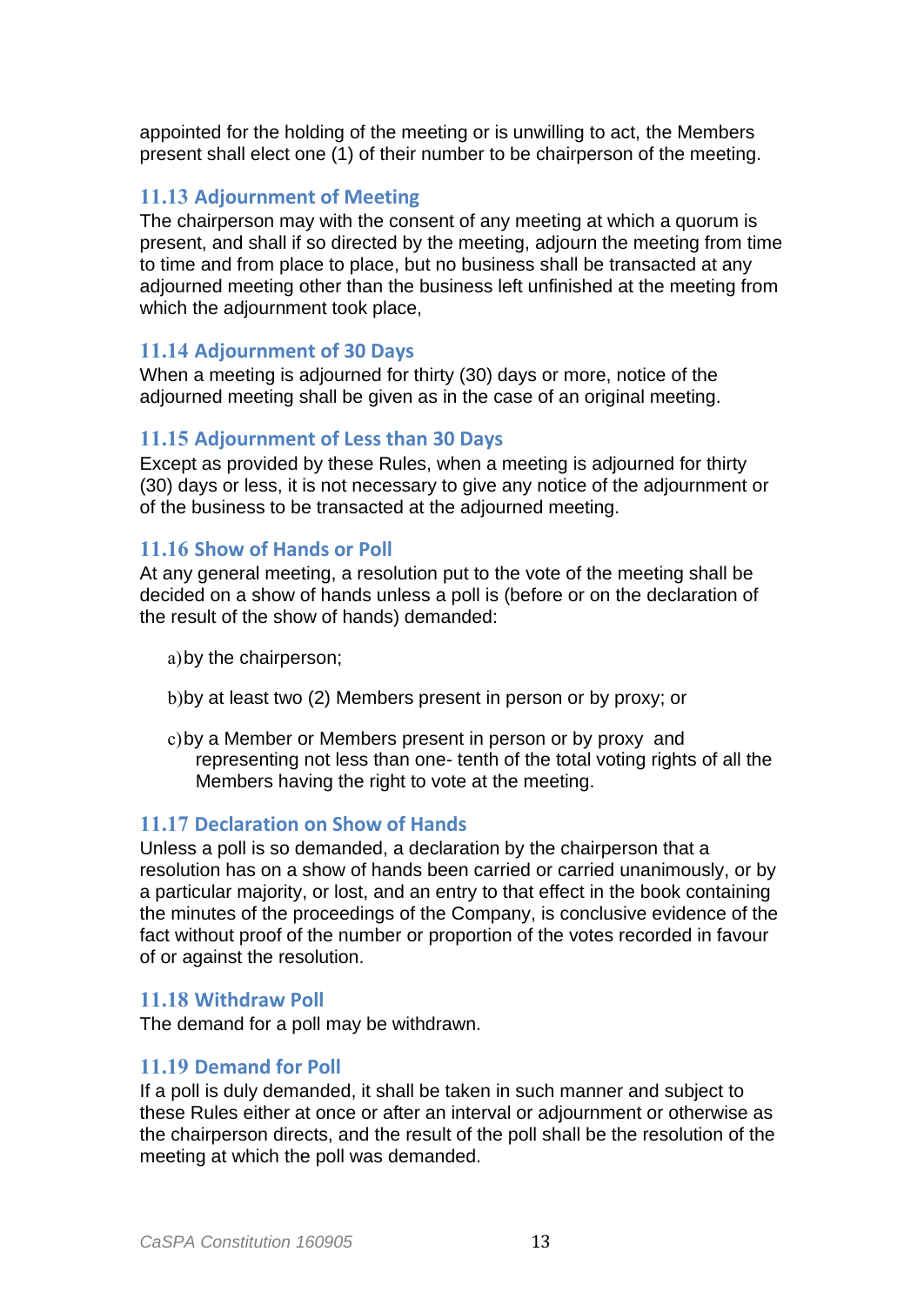#### **11.20 Poll for Chairperson**

A poll demanded on the election of a chairperson or on a question of adjournment shall be taken forthwith.

#### **11.21 Voting - Person or Proxy**

Subject to any rights or restrictions for the time being attached to any class or classes of membership:

- a)at meetings of Members each representative of a Member entitled to vote may vote in person or by proxy or attorney; and
- b)on a show of hands every person present who is a Member or a representative of a Member has one (1) vote, and on a poll every person present in person or by proxy or attorney has one (1) vote for each Membership held.

#### **11.22 Members Right to Vote**

A Member is not entitled to vote at a general meeting unless all fees and levies and other sums presently payable by the Member have been paid.

#### **11.23 Qualification of Member**

An objection may be raised as to the qualification of a Member or a Member's representative to vote only at the meeting or adjourned meeting at which the vote objected to is given or tendered.

#### **11.24 Objections referred to Chairperson**

Any such objection shall be referred to the chairperson of the meeting, whose decision is final.

#### **11.25 Valid Vote**

A vote not disallowed pursuant to such an objection is valid for all purposes.

#### **11.26 Circular Resolution**

The Company may pass a resolution without a general meeting, if all of the Members entitled to vote on the resolution sign a document stating that they are in favour of the resolution. Separate copies of the document may be used for signing (if the document and the wording are identical) in which case the resolution is deemed to be passed when the last Member signs.

## 12 RULES FOR VOTING BY PROXY

#### **12.1 Only Members Entitled to Vote shall Vote**

Only those Members who belong to a class of Members who are entitled to vote at a general meeting whether in person or by proxy shall be entitled to vote.

#### **12.2 Proxies**

A Member of a company who is entitled to attend and cast a vote at a meeting of the Company's Members may appoint a person as the Members' proxy to attend and vote for the Member at the meeting.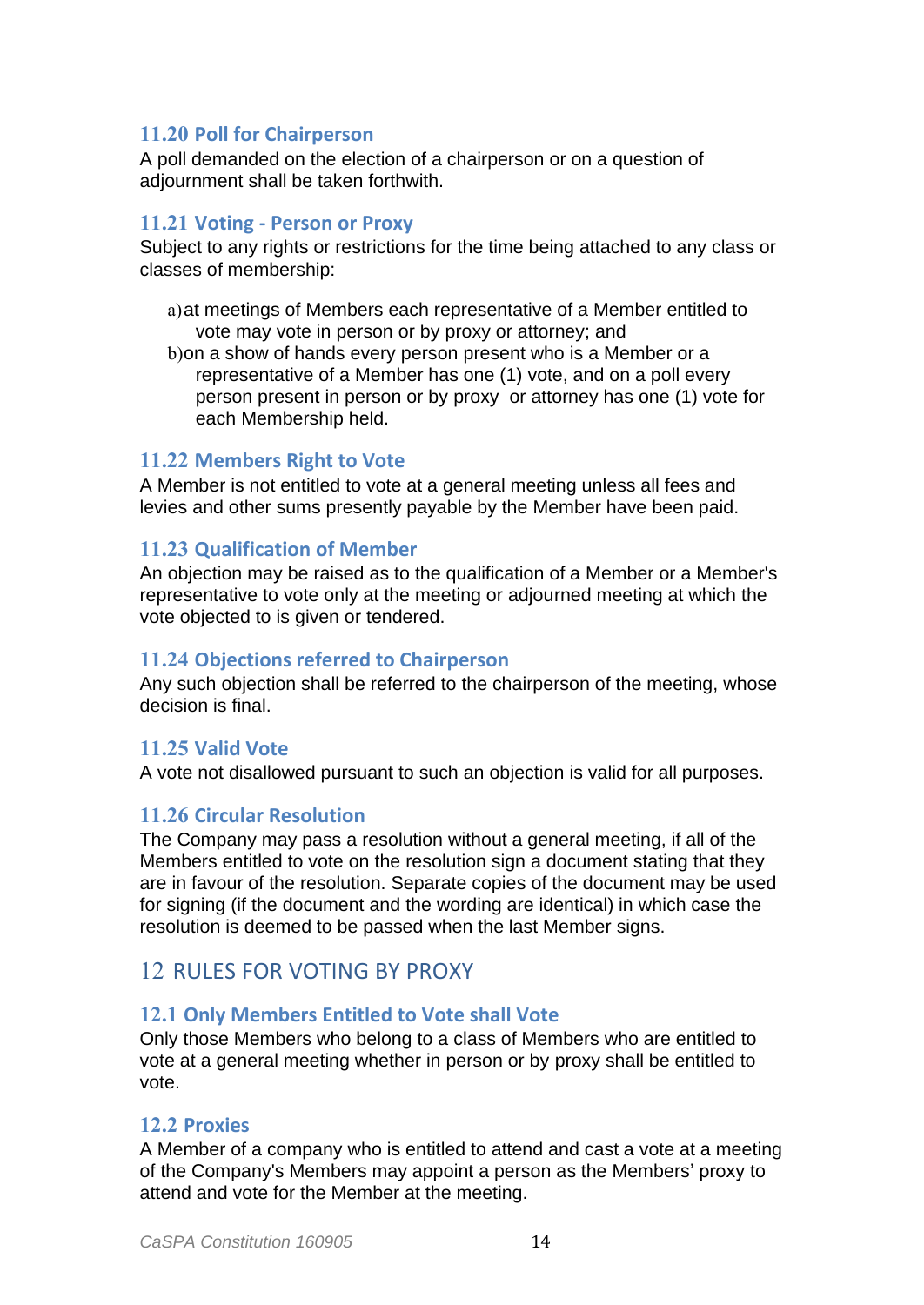#### **12.3 Attorneys**

Any Member made by power of attorney may appoint an attorney to act on his or her behalf at all or any meetings of the Company and such power of attorney or a copy thereof verified in the manner satisfactory to the Directors shall be produced for inspection at the registered office or such other place, if any, as may be specified for that purpose in the notice convening the meeting together with such evidence of the due execution as the Directors may require not less than twenty-four (24) hours before the meeting.

#### **12.4 Representatives of Corporations**

Any corporation which is a Member may appoint a representative to attend and vote for that corporation at a general meeting of the Company, otherwise the President shall be the representative.

#### **12.5 Representative need not be a Member**

A proxy attorney or a representative need not be a Member of the Company and his or her appointment may be revoked at any time.

#### **12.6 Instrument in Writing**

An instrument appointing a proxy shall be in writing under the hand of the appointor or of the appointee's attorney duly authorised in writing or, if the appointor is a body corporate, either signed in accordance with the Law or under the hand of an officer or attorney duly authorised.

#### **12.7 Manner the Proxy is to Vote**

An instrument appointing a proxy may specify the manner in which the proxy is to vote in respect of a particular resolution and, where an instrument of proxy so provides, the proxy is not entitled to vote in the resolution except as specified in the instrument.

#### **12.8 Authority for a Poll**

An instrument appointing a proxy shall be deemed to confer authority to demand (or join in demanding) a poll.

#### **12.9 Form of Proxy**

An instrument appointing a proxy shall be in the following form or in a form that is as similar to the following form as the circumstances allow:

#### *[Name of Company]*

I/We \_\_\_\_\_\_\_of\_\_\_\_\_\_ , being a Member/Members of the abovenamed Company, hereby appoint\_\_\_\_\_\_ of\_\_\_\_\_\_\_ or, in his/her absence, \_\_\_\_\_\_\_of \_\_\_\_\_\_\_\_\_ as my/our proxy to vote for me/us on my/our behalf at the meeting of the Company to be held on the day of 20 and at any adjournment of that meeting.

This form is to be used \*for/against the resolution.

Signed\_\_\_\_\_\_\_\_\_\_\_\_\_\_\_\_\_\_\_\_\_\_ this \_\_\_\_\_\_\_\_\_\_\_ day\_\_\_\_\_\_\_\_\_\_ of 20\_\_\_\_\_\_. . SEP!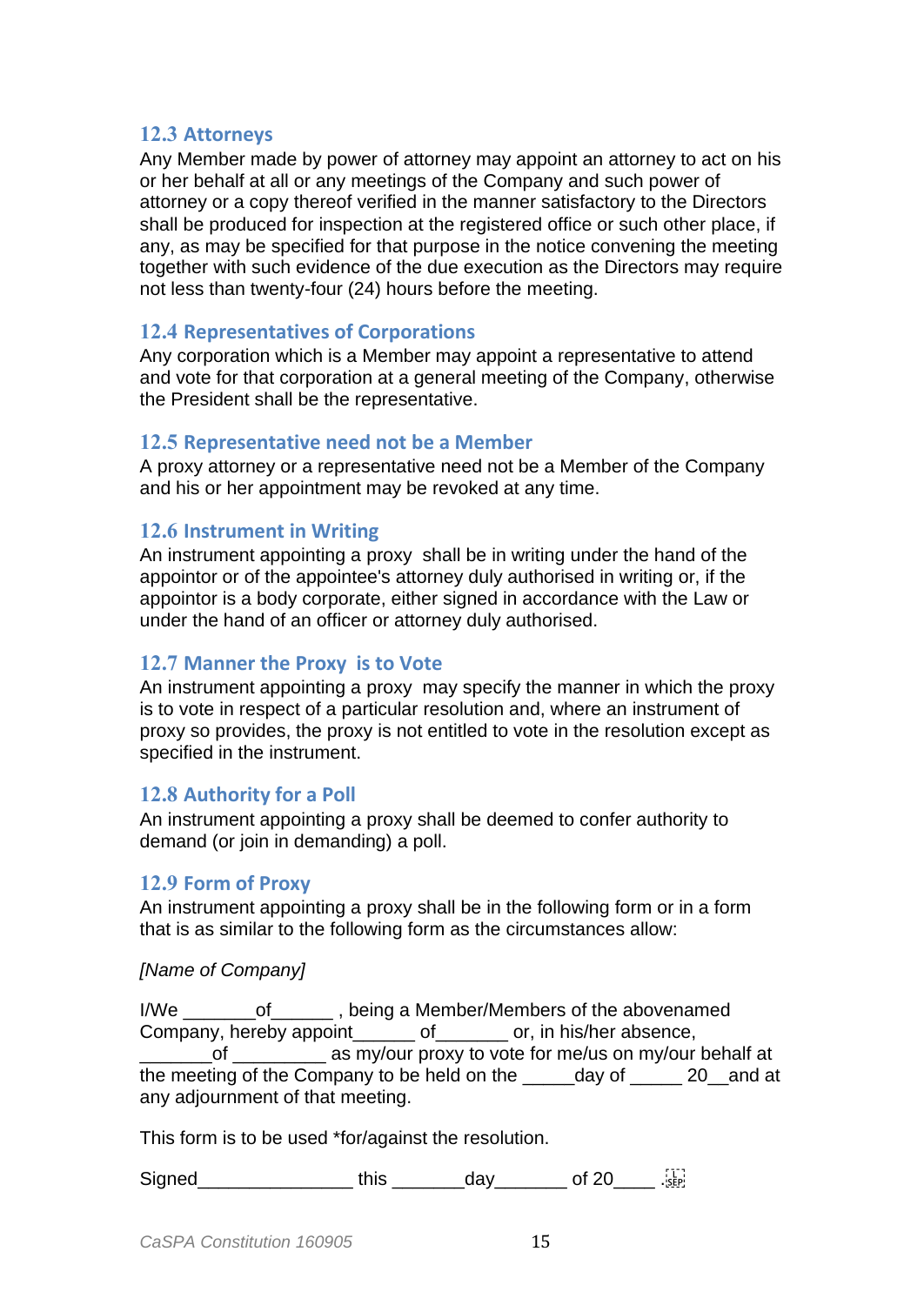\*Strike out whichever is not desired. Delivery of Proxy before Meeting

An instrument appointing a proxy shall not be treated as valid unless the instrument, and the power of attorney or other authority (if any) under which the instrument is signed or a notarially certified copy of that power or authority, is or are deposited, not less than forty-eight (48) hours before the time for holding the meeting or adjourned meeting at which the person named in the instrument proposes to vote, or, in the case of a poll, not less than twenty-four (24) hours before the time appointed for the taking of the poll, at the registered office of the Company or at such other place in Australia as is specified for that purpose in the notice convening the meeting.

#### **12.10 Instrument not valid**

An instrument appointing a proxy shall not be valid after the expiration of twelve (12) months from the date of its execution.

## 13 Annual General Meeting

#### **13.1 Frequency**

An annual general meeting [AGM] is to be held within 5 months after the close of the Financial Year i.e. 30 June. The meeting will be conducted with the regards to the rules for a general meeting will be conducted with regard to the rules for a general meeting as referenced in Section 11.

#### **13.2 Notice of an AGM**

The secretary must give a notice to each member specifying the place, date and time of the meeting and the nature of the business, including the fact that it is the AGM. The notice must be given not less than 14 days before the date fixed for the holding of the meeting. However, notice of any special resolution must be given to members not less than 21 days before the AGM

The AGM may be held at two or more venues using any technology that gives each of the association's members a reasonable opportunity to participate.

#### **13.3 Business of the AGM**

The business of an AGM is to:

- confirm the minutes of the last AGM and of any special general meeting held since that meeting
- receive from the office holders reports on the activities of the association during the last financial year
- receive the association's financial statements
- consider and vote on changes to this constitution
- conduct other business of which notice has been given to the members.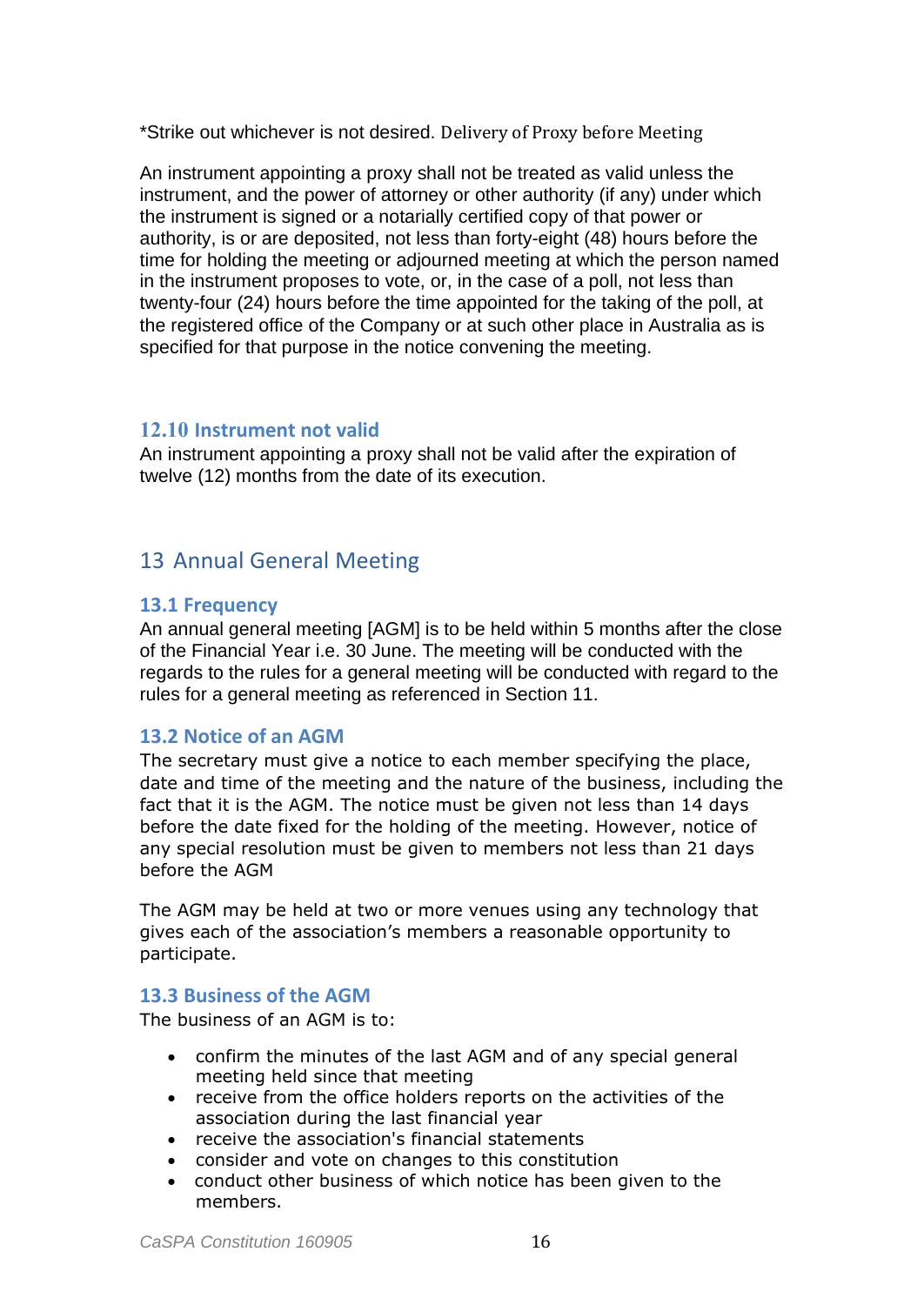## 14 APPOINTMENT, REMOVAL AND REMUNERATION OF DIRECTORS

#### **14.1 Number of Directors**

The number of Directors shall not be less than three (3) provided that the Company may from time to time by ordinary resolution passed at a general meeting of the Members of the Company increase or reduce the number of Directors but shall not reduce the minimum number of Directors below three (3). Each member may nominate a Director, provided the nominee currently holds a position of Principal within a Catholic secondary school.

#### **14.2 Appointment of New Director**

In addition to the Directors appointed by the Directors following nomination by a Member, the Directors shall have power at any time to appoint any other person as a Director, either to fill a casual vacancy or as an addition to the board. Any Director so appointed shall hold office in the manner as determined by the Board.

#### **14.3 Directors' Terms**

- a) A Director shall retire from office at the request of the nominating Member and a replacement Director may be nominated by the Member. The Directors may from time to time develop policies in relation to the rotation of Directors.
- b) Subject to Rules 14.4 and 14.6, a Director may normally hold office for a maximum of three consecutive two-year terms.
- c) A Director may be appointed for a fourth consecutive two-year term on the approval of a majority of Directors following a vote to this effect at a Board Meeting

#### **14.4 Removal of Director**

- a) Subject to 14.3 (b) the Company by ordinary resolution may remove any Director and may by ordinary resolution appoint another person in such Director's stead. Any Director so appointed shall hold office in the manner as specified in sub-rule 14.3.
- b) In the event that a Director removed by this Rule has been nominated by a Member, then that Member may nominate a replacement Director.

#### **14.5 Reimbursement of Expenses**

Subject to the approval of a meeting of the Directors, the Directors shall be entitled to be reimbursed out of the funds of the Company such reasonable travelling, including accommodation and incidental, expenses as may be incurred by them when engaged on the business of the Company including expenses incurred in attending and returning from Board or General Meetings of the Company.

#### **14.6 Vacation of Director's Office**

In addition to the circumstances in which the office of a Director becomes vacant by virtue of the Law, the office of a Director becomes vacant if the Director: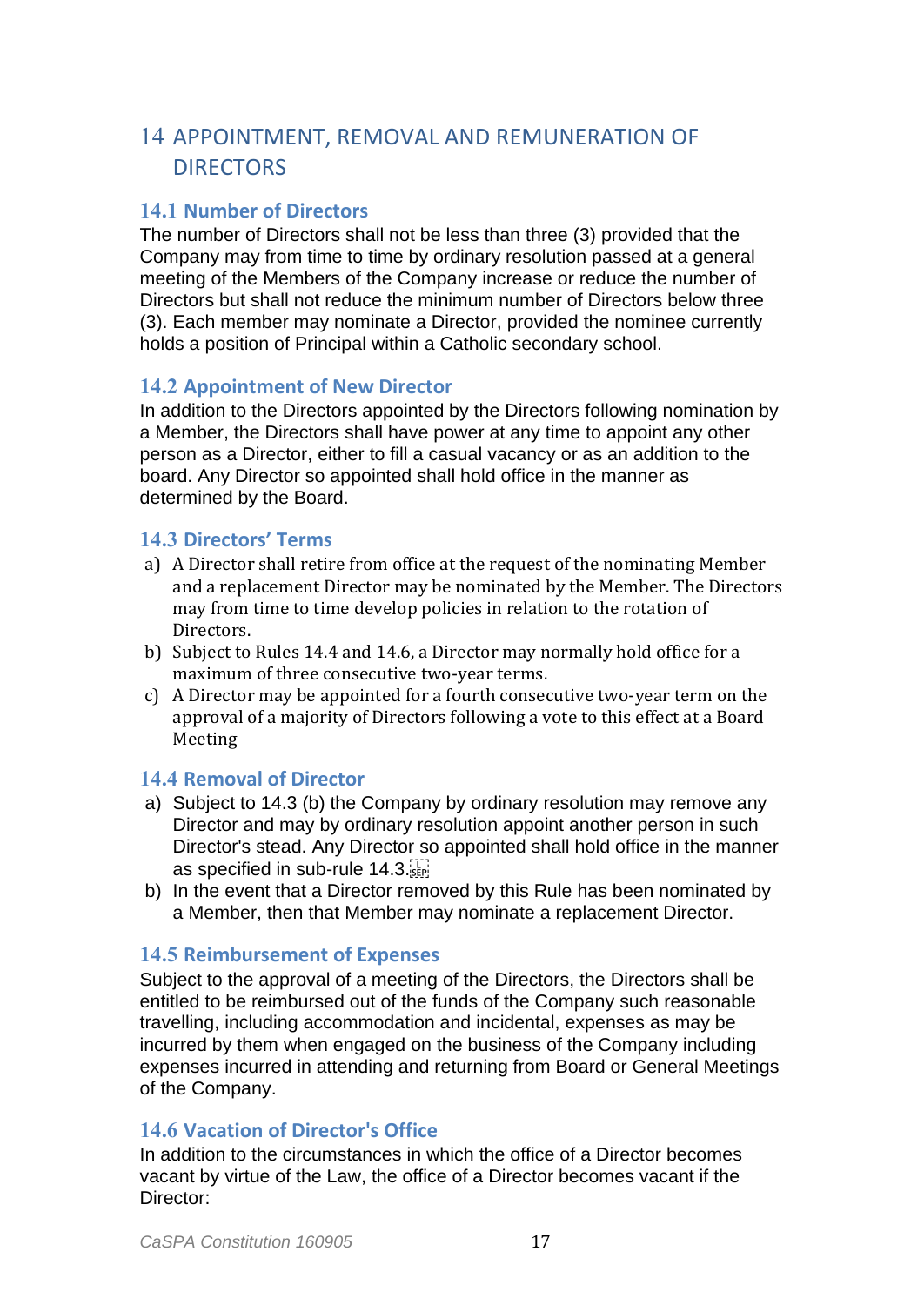- a) becomes of unsound mind or a person whose person or estate is liable to be dealt with in any way under any law relating to mental health; resigns his or her office by notice in writing to the Company;
- b) is absent without the consent of the Directors from three consecutive meetings of the Directors;
- c) without the consent of the Company in general meeting, holds any other office of profit under the Company except that of Executive Director; or
- d) becomes bankrupt or makes any arrangement or composition with his or her creditors general.

## 15 POWERS AND DUTIES OF DIRECTORS

#### **15.1 Directors Manage the Business**

Subject to the Law and to any other provision of this Constitution, the business of the Company shall be managed by the Directors, who may pay all expenses incurred in promoting and forming the Company, and may exercise all such powers of the Company as are not, by the Law or by this Constitution, required to be exercised by the Company in general meeting.

#### **15.2 All Powers**

Without limiting the generality of Sub-Rule 15.1, the Directors may exercise all the powers of the Company to borrow money, to charge any property or business of the Company or all or any of its uncalled capital and to issue debentures or give any other security for a debt, liability or obligation of the Company or of any other person.

#### **15.3 Appointment of Attorney**

The Directors may, by power of attorney, appoint any person or persons to be the attorney or attorneys of the Company for such purposes, with such powers, authorities and discretions (being powers, authorities and discretions vested in or exercisable by the Directors), for such period and subject to such conditions as they think fit.

#### **15.4 Provisions of Power of Attorney**

Any such power of attorney may contain such provisions for the protection and convenience of persons dealing with the attorney as the Directors think fit and may also authorise the attorney to delegate all or any of the powers, authorities and discretions vested in him or her.

#### **15.5 Cheques and Promissory Notes**

All cheques, promissory notes, bankers drafts, bills of exchange and other negotiable instruments, and all receipts for money paid to the Company, shall be signed, drawn, accepted, endorsed or otherwise executed, as the case may be:

a) by any two (2) Directors; or

b) in such other manner as the Directors determine from time to time.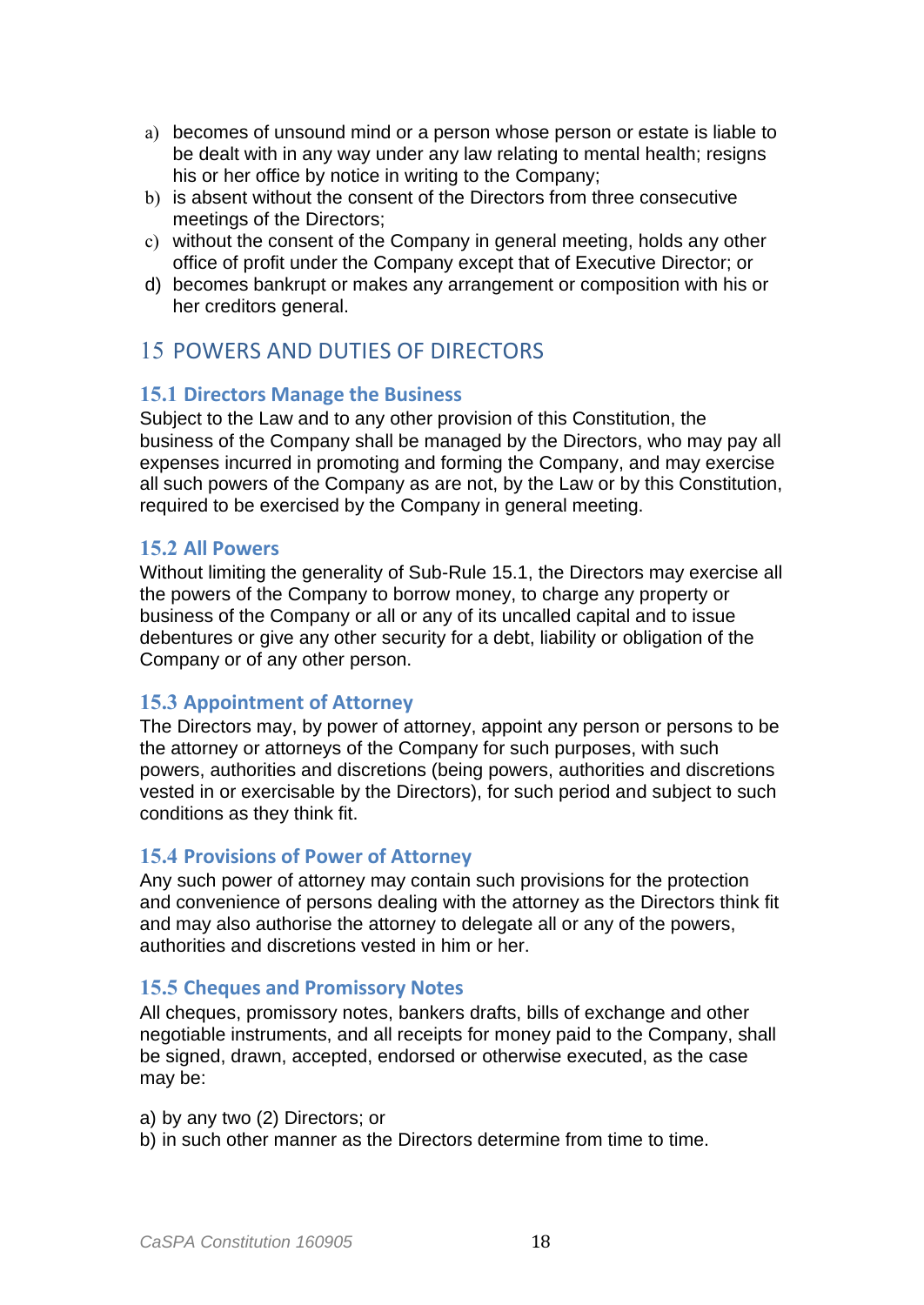## 16 PROCEEDINGS OF DIRECTORS

#### **16.1 Use of Technology**

The Directors of the Company may hold a meeting at two (2) or more venues using any technology that gives the Directors as a whole a reasonable opportunity to participate in the meeting and allows the parties present to hear and be heard by each other person present and adjourn and otherwise regulate the meeting as they determine.

#### **16.2 Directors Meetings**

Any Director may at any time, and the secretary must upon the request of the Director, convene a meeting of the Directors. A notice of meeting of the Directors shall be sent in writing to each Director of the company within seven (7) days of receipt of that requisition. The notice may also be given by telephone or other electronic means of communication. The notice shall specify:

a) the date (which shall be within a reasonable time of the notice), time and place for the proposed meeting; and

b) nature of the business to be transacted at the meeting.

#### **16.3 Quorum**

Unless otherwise determined by the Directors, a quorum at a meeting of Directors shall consist of at least two (2) Directors entitled to vote on any motion that may be moved by the meeting.

#### **16.4 Vacancy in the Office of Director**

In the event of a vacancy or vacancies in the office of a Director or offices of Directors, the remaining Directors may act but, if the number of remaining Directors is not sufficient to constitute a quorum at a meeting of Directors, they may act only for the purpose of increasing the number of Directors to a number sufficient to constitute such a quorum or of convening a general meeting of the Company.

#### **16.5 Appointment of Chairperson**

Where such a meeting is held and:

- . (a) a chairperson has not been elected as provided for in these Rules; or
- . (b) the chairperson is not present within fifteen (15) minutes after the time appointed for the holding of the meeting or is unwilling to act then the Directors present shall elect one (1) of their number to be chairperson of the meeting.

#### **16.6 Circular Resolution**

If all of the Directors have signed a document containing a statement that they are in favour of a resolution of the Directors in terms set out in the document, a resolution in those terms shall be deemed to have been passed at a meeting of the Directors held on the day and at the time at which the document was signed by all of the Directors or, if the Directors signed the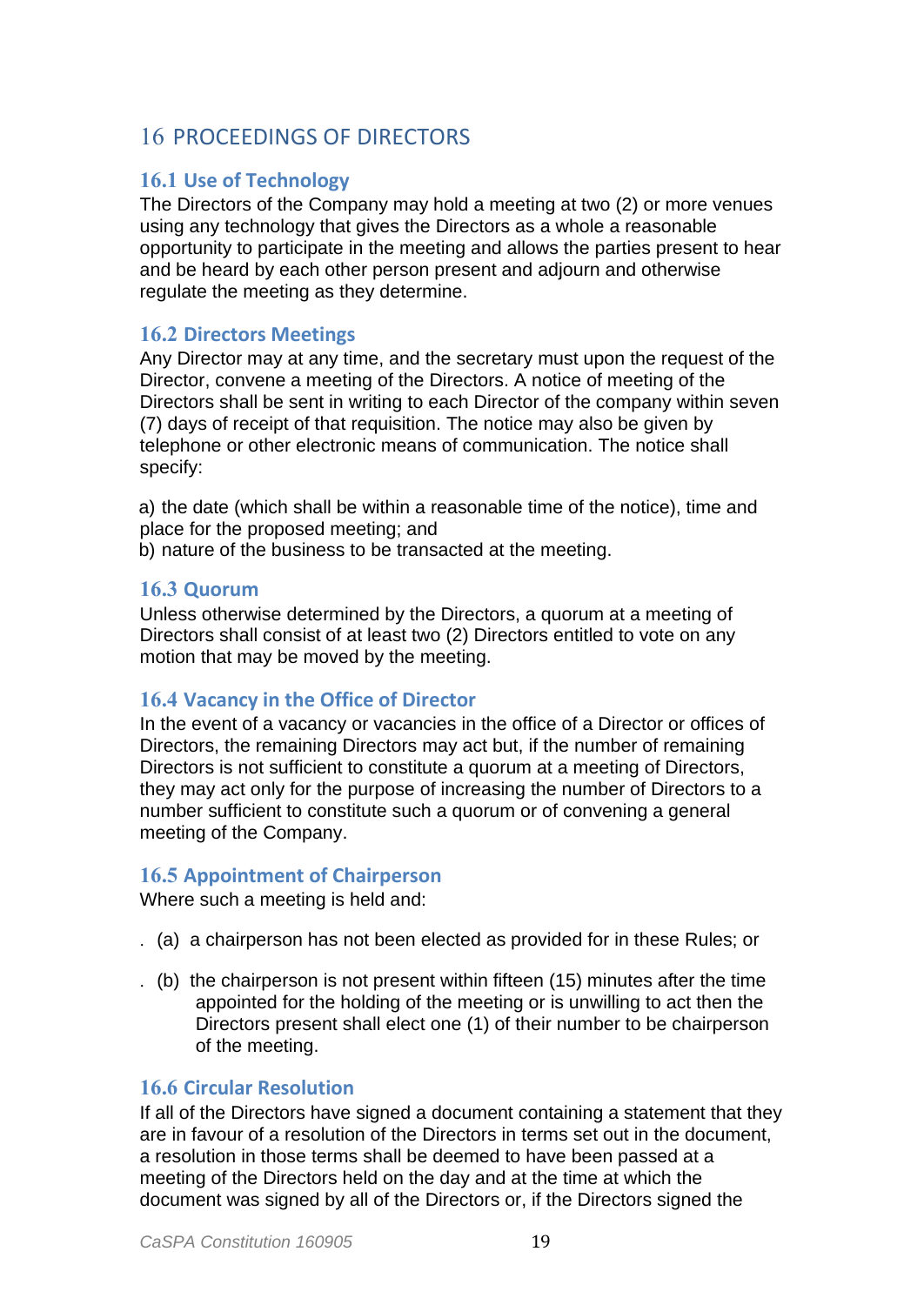document on different days, on the day on which, and at the time at which, the document was last signed by the last Director to sign the document.

#### **16.7 Documents forming resolution**

For the purposes of Sub-Rule 16.6, two (2) or more separate documents containing statements in identical terms each of which is signed by one (1) or more Directors shall together be deemed to constitute one (1) document containing a statement in those terms signed by those Directors on the respective days on which they signed the separate documents. A reference to all of the Directors does not include a reference to a Director who, at a meeting of Directors, would not be entitled to vote on the resolution.

#### **16.8 Remedy of Defects**

All acts done by any meeting of the Directors or of a committee of Directors or by any person acting as a Director are, notwithstanding that it is afterwards discovered that there was some defect in the appointment of a person to be a Director or a member of the committee, or to act as, a Director, or that a person so appointed was disqualified, is valid as if the person had been duly appointed and was qualified to be a Director or to be a member of the committee.

#### **16.9 Minutes**

The Directors shall cause proper minutes to be made of all general meetings of the Company and also of all appointments of officers and of the proceedings of all meetings of Directors and committees and of the attendance thereat and business transacted at such meetings, and any such minutes of any meeting purporting to be signed by the chairperson of such meeting or by the chairperson of the next succeeding meeting shall be conclusive evidence without any further proof of the matters therein stated.

#### 17 PROXY DIRECTORS

#### **17.1 Appointment of a Proxy**

A Director may, with the approval of the other Directors, appoint a person (whether a member of the Company or not) to be a Proxy Director in his or her place during such period as he or she thinks fit.

#### **17.2 Notice of Meetings**

A Proxy Director is entitled to notice of meetings of the Directors and, if the appointor is not present at such a meeting, is entitled to attend and vote in the appointor's stead.

#### **17.3 Power of Proxy**

A Proxy Director may exercise any powers that the appointor may exercise and the exercise of any such power by the Proxy Director shall be deemed to be the exercise of the power by the appointor.

#### **17.4 Termination of Appointment**

The appointment of a Proxy Director may be terminated at any time by the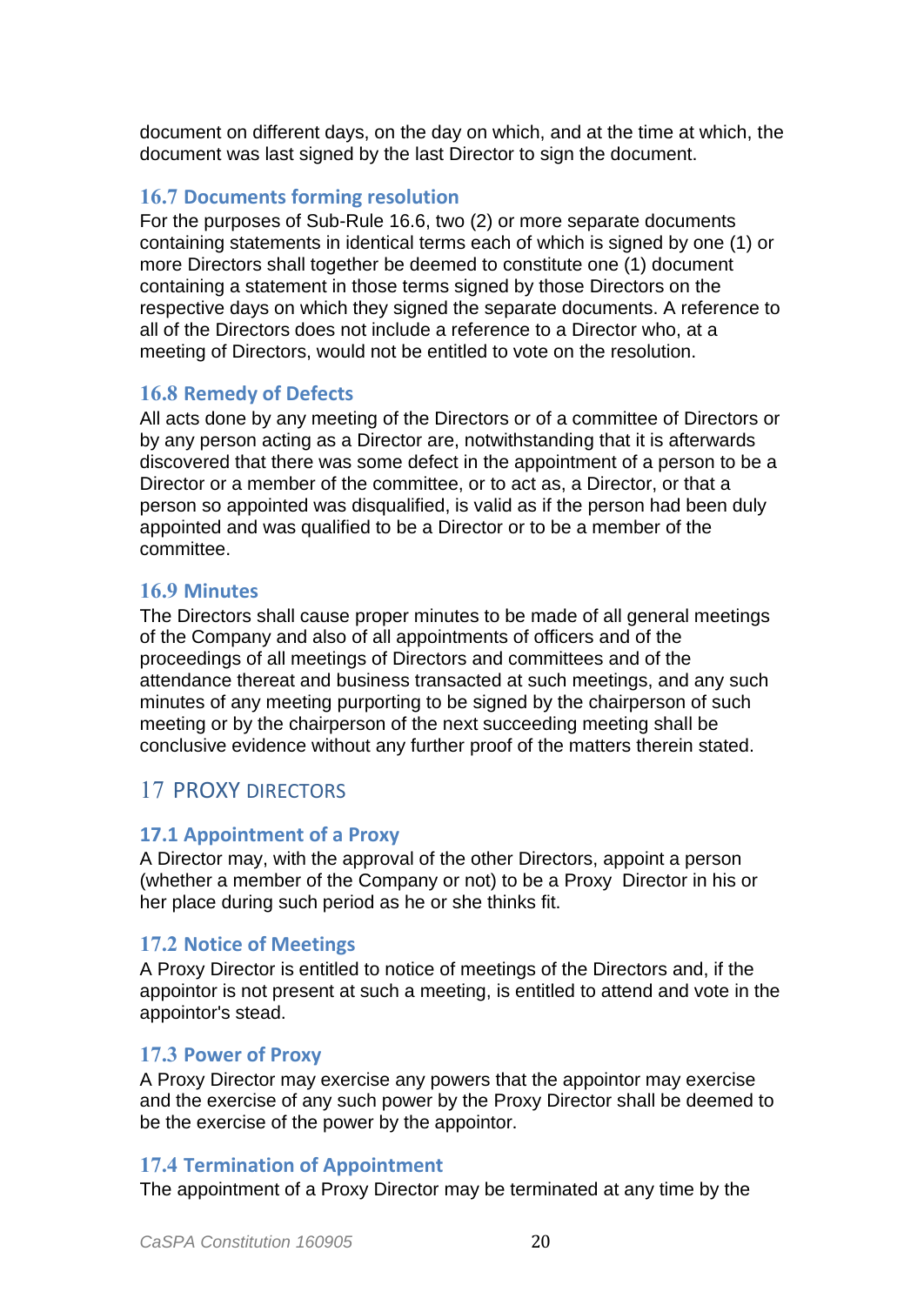appointor notwithstanding that the period of the appointment of the Proxy Director has not expired and terminates in any event if the appointor vacates office as a Director.

#### **17.5 Vacation**

A Proxy Director shall ipso facto vacate office if the Director by whom he or she is appointed is removed or otherwise ceases to hold office as a Director for any reason.

#### **17.6 Responsibility**

A Proxy Director shall whilst acting as Director be responsible to the Company for his or her own acts and defaults and shall not be deemed to be the agent of the Director by whom he or she was appointed.

#### **17.7 No remuneration**

A Proxy Director shall not be entitled as such to receive any remuneration from the Company.

## 18 OFFICE BEARERS

#### **18.1 President**

#### **18.1.1 Role**

A President is elected from among the Directors to fulfill the following functions:

- a) Act as Chairperson for Meetings.
- b) Undertake the role of spokesperson for the Association
- c) Be the official representative of the Association at meetings with other stakeholders and with the broader community
- d) Oversee the operations and performance of Directors and report on this annually to the Members

#### **18.1.2 Appointment**

The President is appointed to a two year term with the appointment confirmed at a meeting of Directors in the year prior to the appointment being taken up.

#### **18.2 Vice President**

A Vice President is elected from among the Directors with a view to this person taking on the role of President when that person completes their term of Office – normally two years after being appointed Vice President.

During their time as Vice President, this person does all they can, to come to an understanding of what is involved with being President and either acting as proxy for the President or accompanying the President on Association business where this is possible.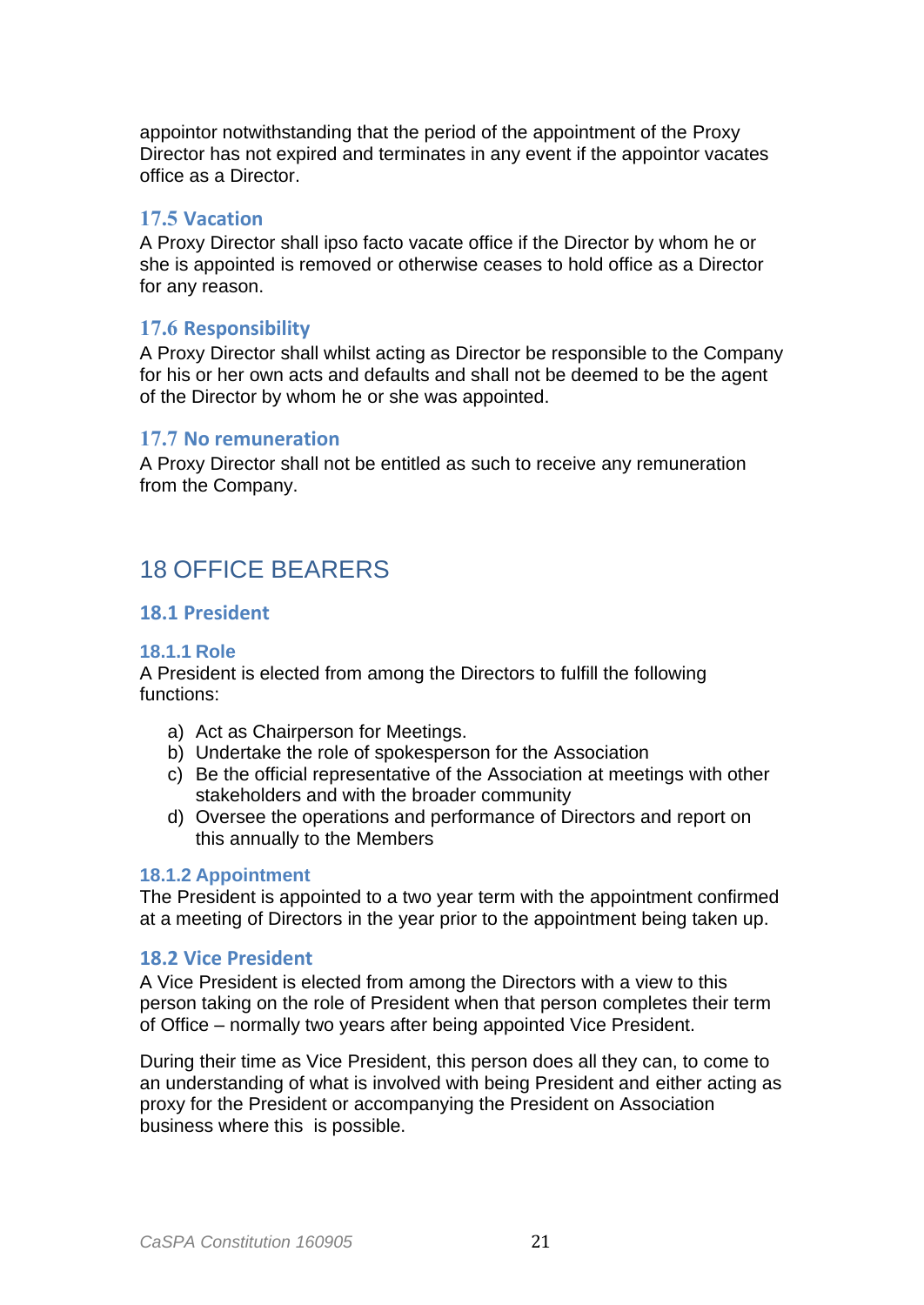#### **18.3 Treasurer**

A Treasurer is elected from among the Directors with the responsibility of overseeing the financial and fiduciary responsibilities of the Association as outlined in in this Constitution.

The Treasurer prepares an Annual Report to the Members on the financial dealings of the Association.

#### **18.4 Executive Officer**

#### **18.4.1 Appointment**

An Executive Officer shall be appointed by the Directors upon such terms and conditions as the Directors think fit.

#### **18.4.2 Role**

The Executive Officer will provide support for Directors and the Board in the conduct of their business and will include the following duties:

- a) Undertake the role as Secretary of the Company
- b) Be responsible for the smooth administration of all aspects of the Board
- c) Assist the Treasurer by undertaking sound financial practice in the administration of the Board's finances
- d) Facilitate communication with key groups including Catholic Secondary Principals, other principal groups, stakeholders in Catholic and Government education systems and the like
- e) Seek to ensure the financial viability of the Association by attracting support for the Association from National Partnership and similar enterprise agreements.

## 19 INTERESTED DIRECTORS

#### **19.1 Interested Directors not disqualified**

Provided that a Director of the Company who is in any way whether directly or indirectly interested in a contract or proposed contract with the Company or in any contract or arrangement entered into by or on behalf of the Company has declared the nature of his or her interest at a meeting of the Directors of the Company and the Board of Directors has at any time passed the resolution that:

- a) specifies the Director, the interest in the matter; and
- b) states that the Directors voting for the resolution are satisfied that the interest should not disqualify the Director from considering or voting on the matter, then:
	- a. that Director shall not be disqualified by his or her office from contracting with the Company either as vendor, purchaser or otherwise;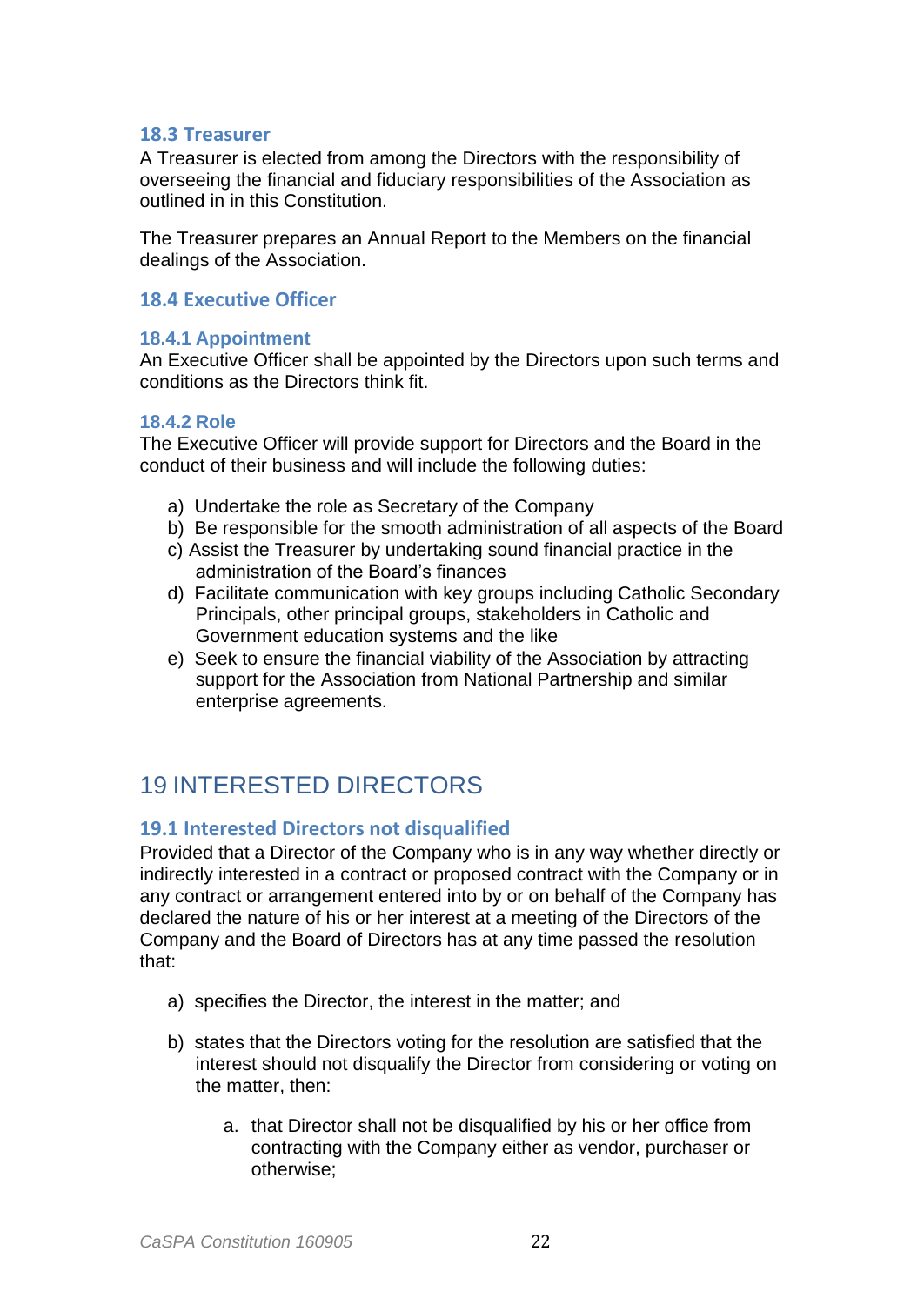- b. no contract made by that Director with the Company and no contract or arrangement entered into by or on behalf of the Company in which that Director is in any way interested shall be avoided by reason only of such Director holding his or her office or of the fiduciary relationship thereby established;
- c. that Director so contracting or being so interested shall not be liable to account to the Company for any profit realised by any such contract or arrangement by reason only of such Director holding his or her office or of the fiduciary relationship thereby established; and
- d. that Director may in respect of any contract or arrangement in which he or she is so interested as aforesaid and may in relation thereto:
	- i. vote;
	- ii. execute any deed **or** document whatsoever on behalf of the Company; and
	- iii. count in a quorum.

#### **19.2 Sufficient disclosure**

A general notice that a Director is a Director or Member of any specified Company or firm and is to be regarded as interested in all subsequent transactions with such Company or firm shall be sufficient disclosure under these Rules in relation to any contract, proposed contract or arrangement so made with such Company or firm.

#### **19.3 Other office may be held**

A Director may hold any other office or place of profit, except that of auditor, in the Company in conjunction with his or her directorship and may be appointed thereto upon such terms as to remuneration, tenure of office and otherwise as may be arranged by the Directors.

#### **19.4 Professional Director may act**

Any Director may act by himself or his or her firm in a professional capacity for the Company, and he or she or his or her firm shall be entitled to remuneration for professional services as if he or she were not a Director.

## 20 ACCOUNTS AND AUDIT

#### **20.1 Proper records kept**

The Directors shall cause proper accounting and other records to be kept. A balance sheet and profit and loss account shall be prepared and distributed to alt Members at least once per annum.

#### **20.2 Members to have access**

All Members have the right to examine and inspect any books records or accounts of the Company at any reasonable time.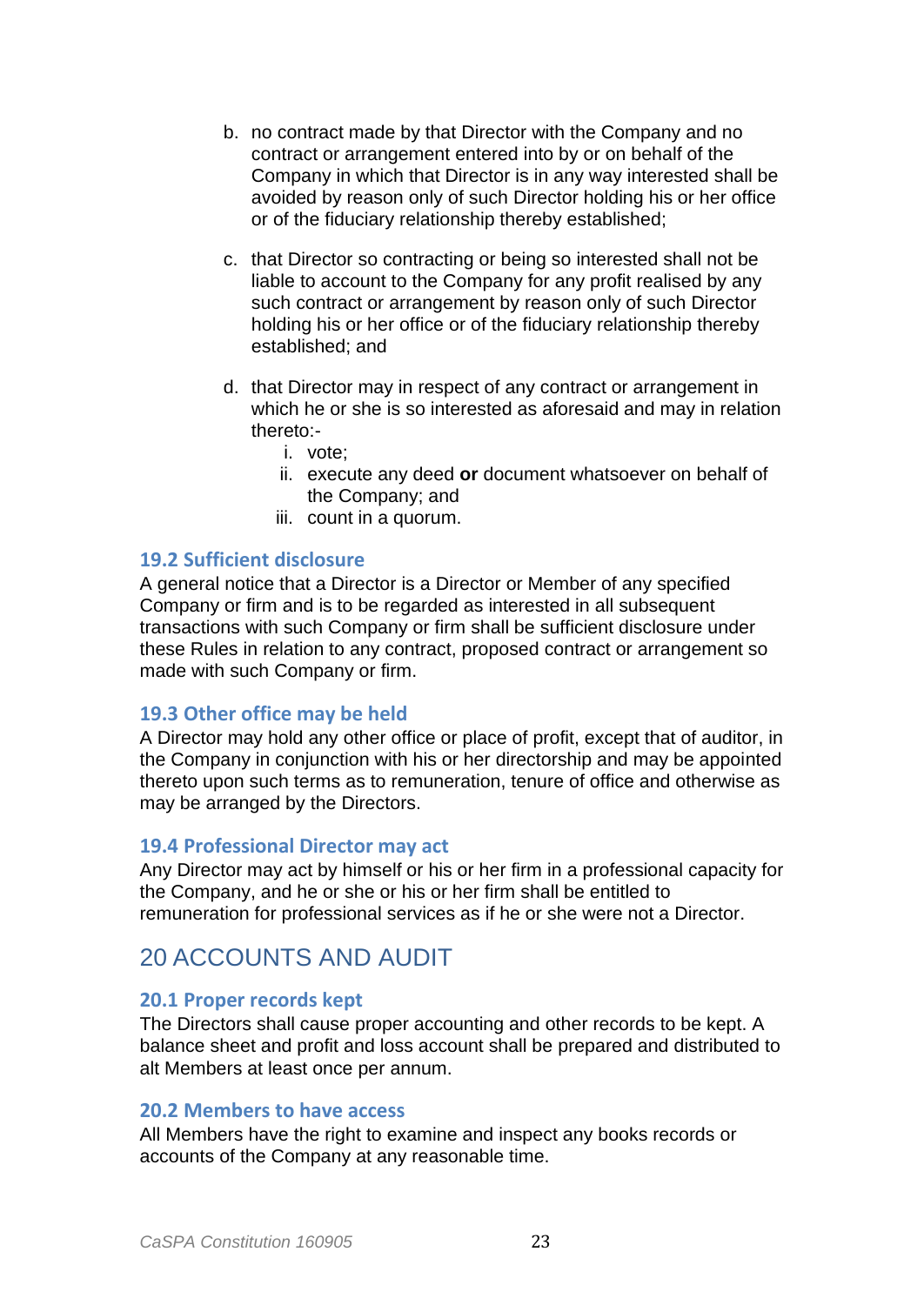#### **20.3 Auditor**

The Company shall appoint an auditor or auditors, and his or her or their duties shall be regulated in accordance with the Law.

## 21 RESERVES

#### **21.1 General**

The Directors may write off from the earnings of the Company such amount for loss or depreciation of any of the Company's property as they think fit or set aside out of the profits of the Company such sums as they think proper **as**  a reserve fund to meet contingencies or for repairing improving and maintaining any of the property of the Company and for such purposes as the Directors in their discretion think conducive to the interests of the Company and may invest lend or dispose of the sums so set aside in any way they think fit and may from time to time deal with and vary such investments and dispose of all or any part thereof for the benefit of the Company and may divide the reserve fund into such special funds as they think fit with full power to employ the assets constituting the reserve fund in the business of the Company and without being bound to keep the same separate from other assets.

## 22 NOTICES

#### **22.1 Form of Notices**

Notices given under this Constitution shall be:

- a) in writing;
- b) signed by the party giving the notice or its authorised representative; and
- c)addressed to the Notice Address of the person to whom it is to be given.

#### **22.2 Method and address for giving Notices.**

Notices must be either:

- a) delivered by hand;
- b) posted by pre-paid security or certified mail:
- c)transmitted by facsimile; or
- d) transmitted by email

to the Notice Address of the person receiving the notice.

#### **22.3 Time of receipt**

- a) A notice given to a person in accordance with these Rules is deemed to have been given and received if:
- b) delivered, on the day of delivery if delivered before 5:00 pm on a business day, otherwise on the next business day;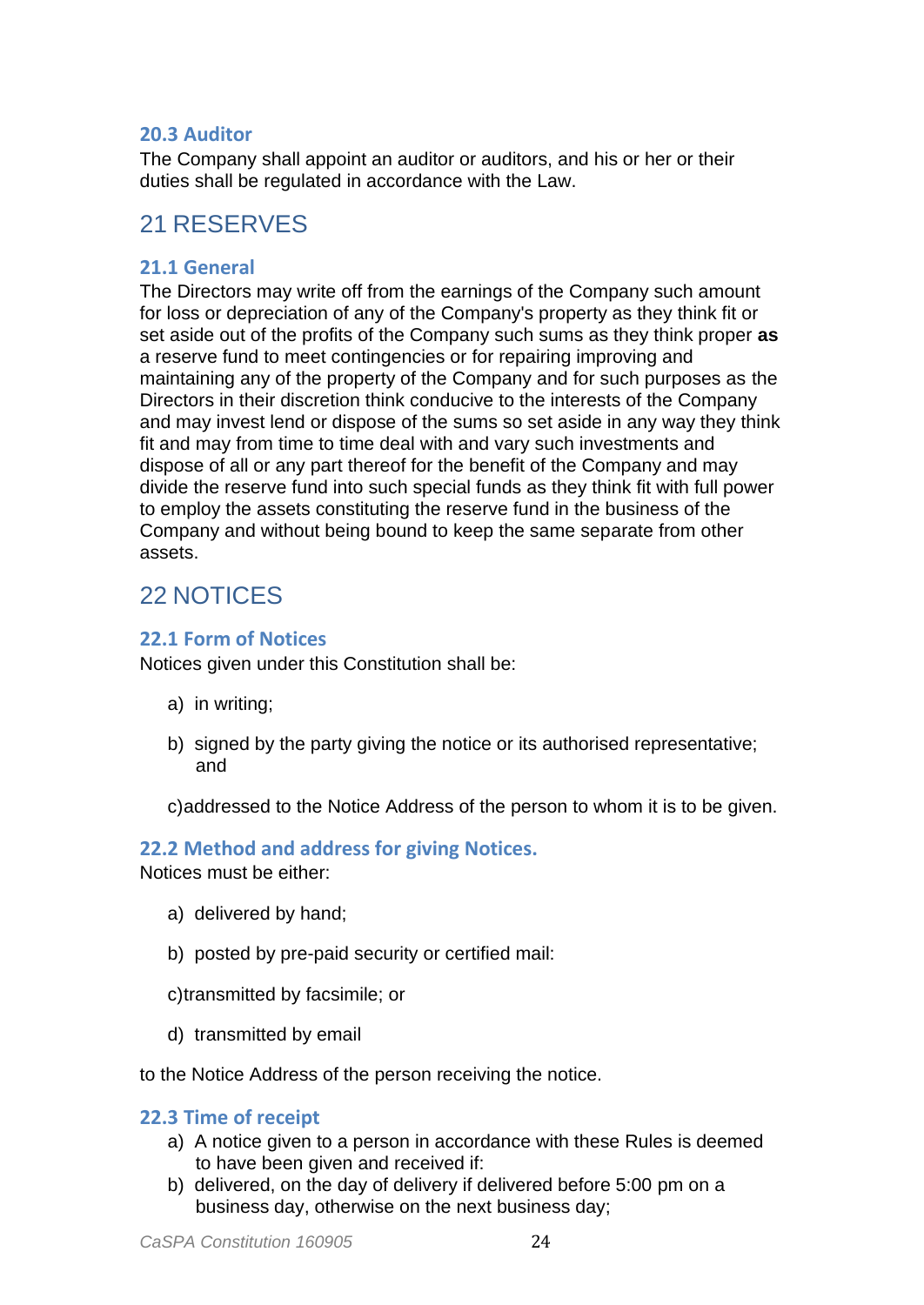- c)posted by pre-paid security mail or certified mail, on the second day after the day on which the notice was accepted by the post office from the person sending the notice; or
- d) transmitted by facsimile:
	- a. the transmission report states that it was sent in full and without error; and
	- b. no objection is received from the recipient;
	- c. on the day of transmission if that report states that the transmission was completed before 5:00 pm on a business day, otherwise on the next business day;
- e) transmitted by email:
	- a. in the case of an electronic messaging system that contains a delivery verification function, on the generation by the electronic messaging system of a delivery verification notice or log entry, or other confirmation; or
	- b. in the case of electronic mail or other electronic messaging on the delivery to, where the addressee is a natural person, the addressee's electronic mail or electronic messaging system account; or where the addressee is a corporation, the corporation's computer systems.

#### **22.4 Objection to facsimile**

A person receiving a facsimile transmission may object to the facsimile transmission as not being fully intelligible. If a valid objection is made to a facsimile transmission and that person requests retransmission before 5:00 pm on the next business day after completion of the facsimile transmission, the person sending the facsimile transmission shall retransmit it, but any retransmission is deemed to have been made at the time of completion of the original facsimile transmission. If a time restriction is placed, by reference to the date of receipt of the facsimile transmission, on the performance of an obligation or the exercise of a right by the person who makes the valid objection to a facsimile transmission, the time restriction for performance of the obligation or the exercise of the right is deemed extended by a corresponding time period to the time between the original transmission and re-transmission of the facsimile.

#### **22.5 Advertisement required**

If a Member has no registered address within Australia, a notice addressed to the Member and advertised in a morning newspaper published in the Capital City of the State in which the Member last had a registered address shall be deemed to be duly given to the Member at noon on the day on which the advertisement appears.

#### **22.6 Eligibility to receive notices**

Notice of every general meeting shall be given in some manner herein before authorised to:-

a) every Member except those Members who have no registered address in Australia;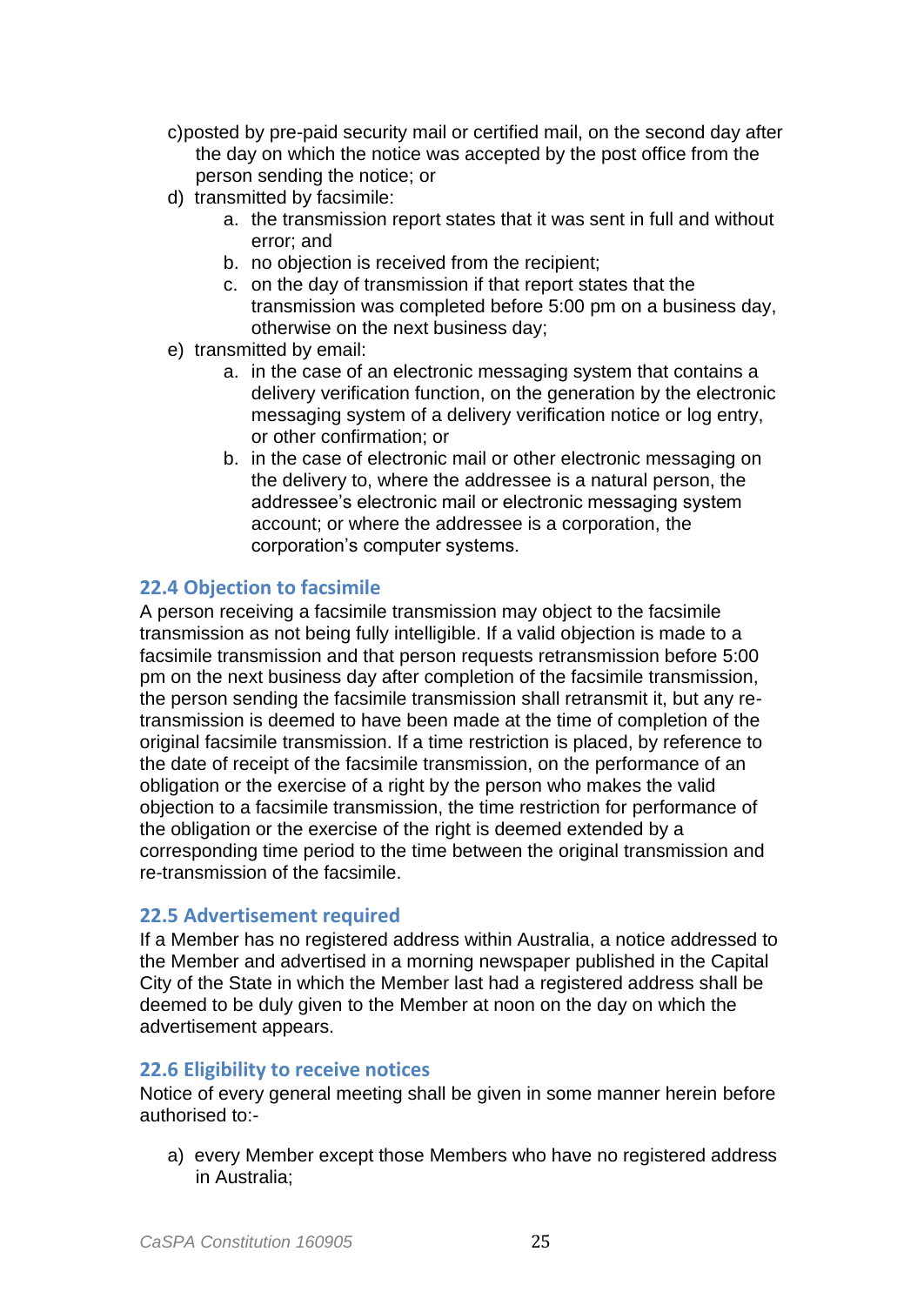- b) the President of Directors for the time being of the Company; and
- c) the auditor for the time being of the Company.

#### **22.7 No others**

No other persons shall be entitled to receive notice of general meetings.

## 23 INDEMNITY

#### **23.1 Director against liability**

To the extent permitted by the Law, the Company may indemnify a Director or officer of the Company or any related body corporate against:

- a) any liability incurred by the Director or officer, in their capacity as a Director or officer, to a person other than the Company or a related body corporate, except where the liability relates to a lack of good faith; or
- b) any liability for legal costs or expenses incurred by the Director or officer in defending proceedings (whether civil or criminal) in which judgement is given in favour of the Director or officer, the Director or officer is acquitted or the court grants relief to the Director or officer under the Law.

#### **23.2 Payment of Insurance**

The Company may insure, or pay any premiums on a policy of insurance for, a Director or officer of the Company or of a related body corporate against:

- a) any liability incurred by the Director or officer, in their capacity as a Director or officer, to the Company except where the liability relates to a willful breach of duty to the Company or a contravention of Section 181-184 of the Law.
- b) any liability for legal costs or expenses incurred by the Director or officer in defending proceedings (whether civil or criminal) against the Director or officer in their capacity as a Director or officer.

#### **23.3 Resolution to Grant Indemnity**

A Director may vote in favour of a resolution that the Company grant an indemnity, take insurance or pay the premiums on an insurance policy even though the Director has a direct and material interest in the outcome of the resolution.

## 24 MEMBERS ACCEPTANCE OF THE CONSTITUTION

I/We, the Member/s whose name/s and address/es appear in the table below, being the current authorized representatives of the Member/s of the Company hereby agree:

- . To adopt the Constitution and Rules for the Company on the terms and conditions set out herein;
- . That the replaceable rules of the Law, with the exception of Section 249X**,**